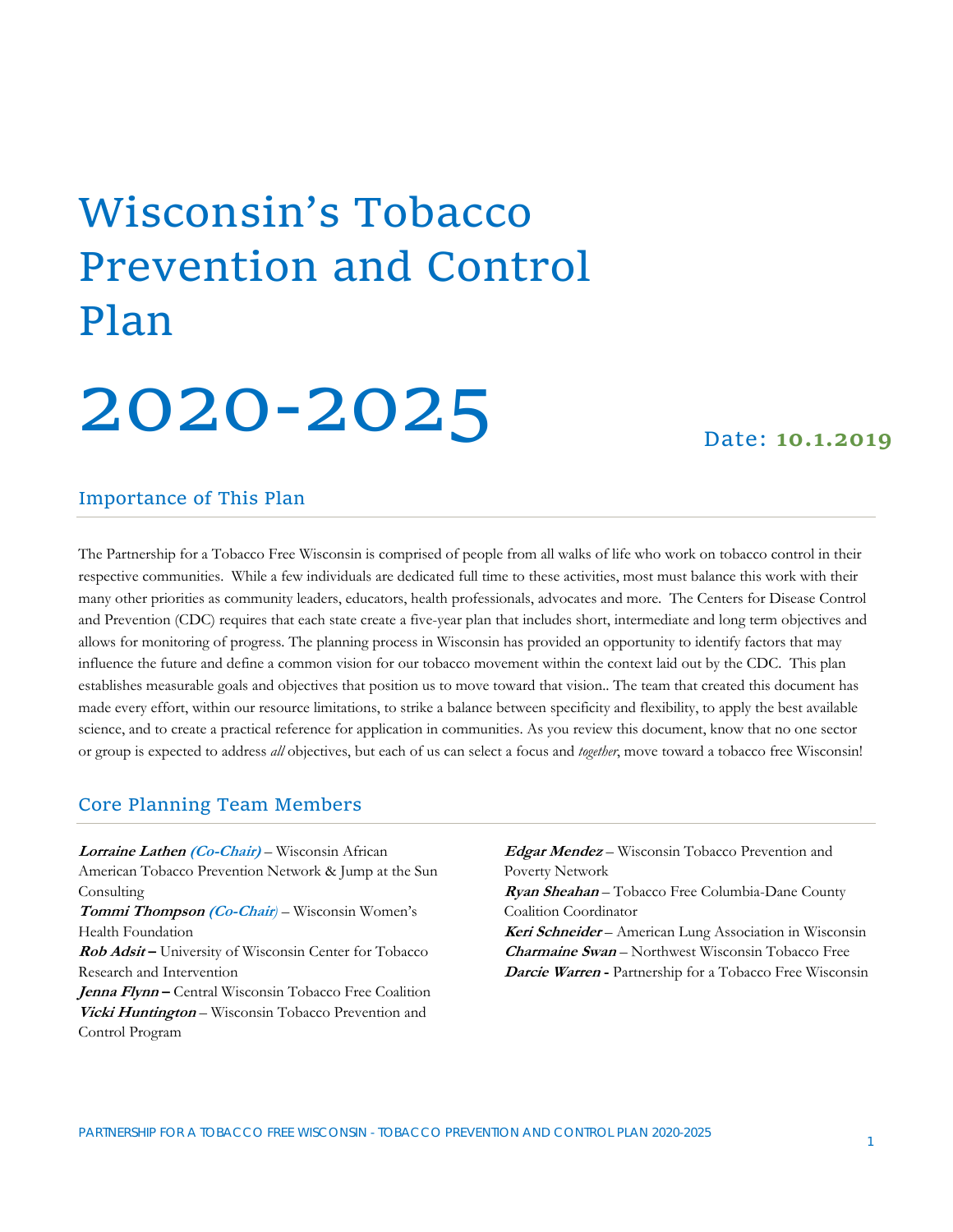#### Table of Contents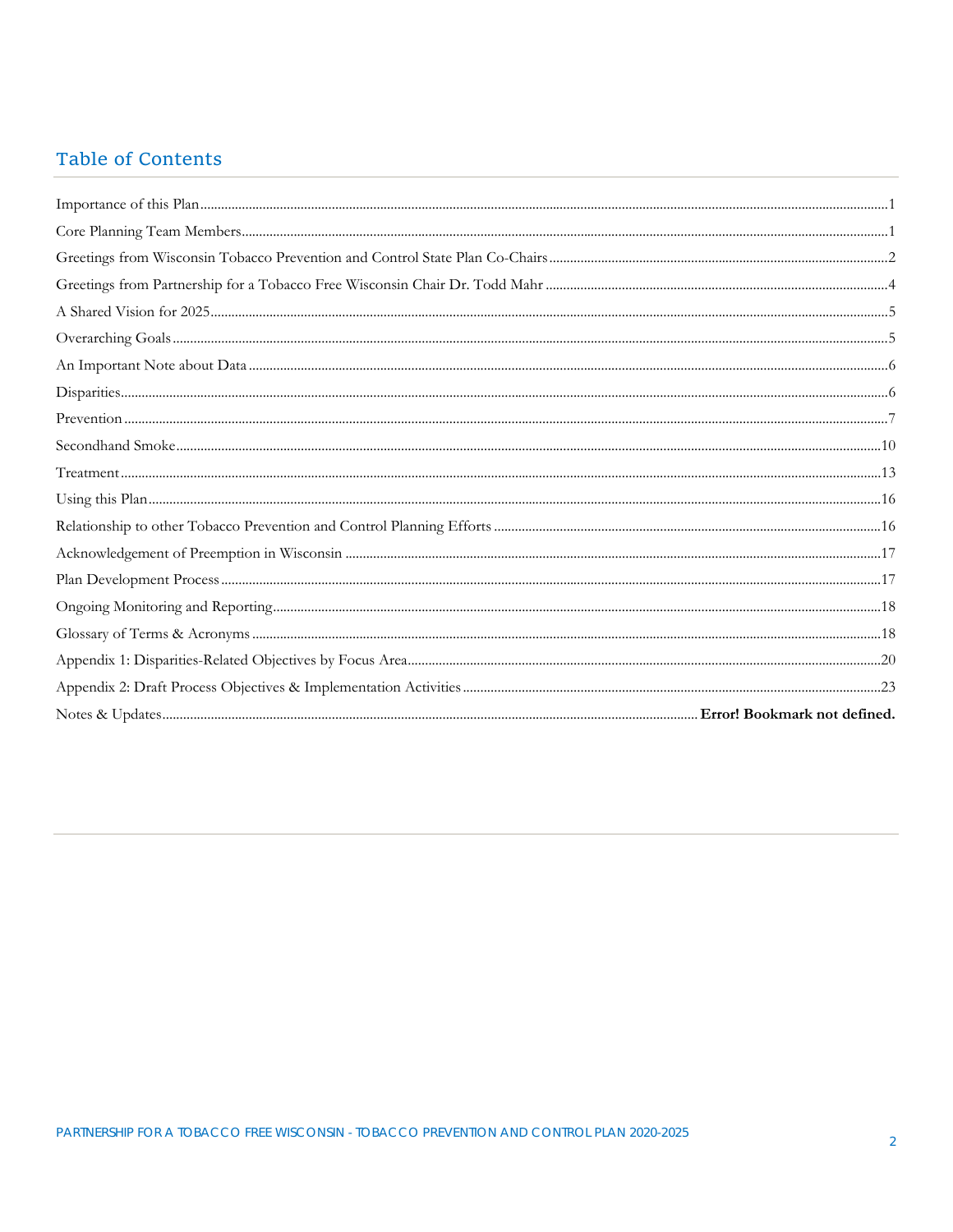#### Greetings from Wisconsin Tobacco Prevention and Control State Plan Co‐Chairs

October 1, 2019

Wisconsin's Tobacco Prevention and Control movement works tirelessly to reduce tobacco's burden, and through strategic statewide efforts has experienced major successes in curbing tobacco use and reducing exposure to secondhand smoke and aerosols. We have achieved an overall tobacco use rate of 16% - the lowest rate in recent history. Other successes include adopting a statewide smoke free air law, two major tobacco tax increases, widespread community education, and a decrease in youth access to tobacco.

Despite these successes, large disparities in smoking, tobacco use and exposure to secondhand smoke exist for some groups. American Indians/Alaska Natives experience the highest adult smoking rates at 37%. Multiracial persons earning less than \$25,000 annually, African Americans, and persons with less than a high school education experience adult smoking rates that are nearly twice that of the general population. Youth, LGBTQ populations and persons with mental health issues are also vulnerable persons impacted by tobacco use and exposure. Therefore, the importance of a true statewide approach to planning and implementation (which has been shown to substantially reduce tobacco use) remains as important as ever. We can do more to protect our vulnerable populations and to reduce Wisconsin's use of and exposure to tobacco.

Wisconsin communities and families continue to face challenges, including, new commercial tobacco products, tobacco-related health disparities, secondhand smoke, and tobacco related illness and death. The Wisconsin Tobacco Prevention and Control movement remains committed to overcoming barriers and reducing tobacco's impact. This Plan is the culmination of many hours of hard work by many individuals. It includes a vision statement, overarching goals, and objectives by focus area for 2020-2025. The goals and objectives have been developed to reflect our commitment to achieving health equity and addressing health disparities in our state

We want to thank all the individuals who helped on the plan, especially the planning team, who worked tirelessly on the document. We also want to thank the more than fifty individuals, from across the state, whom reviewed and made comments on the plan.

We hope you and your organization will use it in your work so that together we can make a healthier Wisconsin!

Sincerely,

Lorraine Lathen Tommi Thompson Wisconsin Tobacco Prevention & Control Movement State Plan Co-Chairs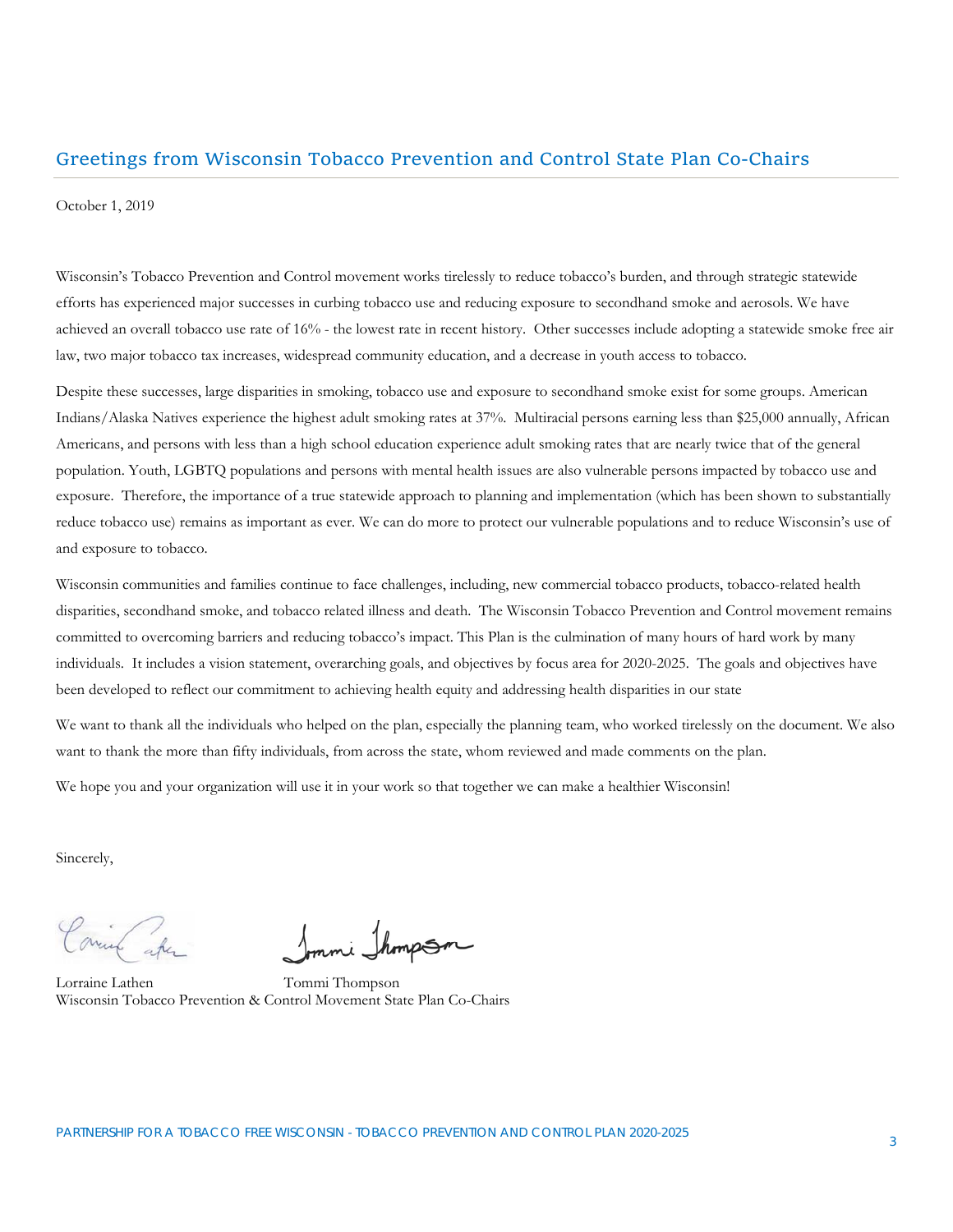#### Greetings from Partnership for a Tobacco Free Wisconsin Chair Dr. Todd Mahr

October 1, 2019

Thank you for your interest in Wisconsin's Tobacco Prevention and Control Plan 2020-2025. It shows a desire to improve the lives of families across Wisconsin. Like you, I am dedicated to this goal.

In my practice as a Pediatric Allergist and Immunologist with Gundersen Health System, I see a clear pattern of preventable symptoms related to family members' tobacco use. As part of my volunteerism, I lead the Partnership for Tobacco Free Wisconsin – a coalition focusing on tobacco prevention and control with a statewide lens.

#### **The Partnership for a Tobacco Free Wisconsin is made up of individuals and organizations that work to reduce the burden of tobacco across the state. Many of our coalition members participated in the planning effort to produce this document and its accompanying goals and objectives.**

Broad participation in this plan illustrates a groundswell to protect public health, but the data herein show tobacco is still a problem in our state. As smoking rates decline, the use rate of new products like e-cigarettes increases. It's particularly concerning among youth. The Food and Drug Administration has called youth vaping an epidemic, and Wisconsin's Department of Health Services has made recommendations to community and state leaders:

- Update definitions in local smoke-free workplace ordinances to include e-cigarettes and other nicotine smoking devices.
- Implement strategies to curb e-cigarette advertising and marketing that appeal to youth.
- Implement strategies to reduce youth access to flavored tobacco products (https://www.dhs.wisconsin.gov/tobacco/advisory.htm)

Despite its overwhelming successes, Wisconsin's Tobacco Prevention and Control Program is currently funded at only \$5.3 million, less than one-tenth of what's recommended by the Centers for Disease Control, but tobacco costs the state \$4.7 billion in health care and lost productivity. As you may know, no tobacco settlement funding is available to address these problems, and no cigarette tax revenue is directed to fund this important programing. Disparities in use rates and exposure to secondhand smoke warrant additional resources to address these specific problems, as well.

However, there's no shortage of investment by the tobacco industry. They target children with candy flavors, new products, including ecigarettes, and cheaper prices, which leads to lifelong addiction.

#### **Please work with us to find solutions to persistent and emerging problems related to tobacco.**

Together, let's build a healthier, tobacco-free future for Wisconsin!

Sincerely,

TwA. Mzlap

Todd A. Mahr, MD, FAAP, FAAAAI, FACAAI Partnership for a Tobacco Free Wisconsin Coalition Chairman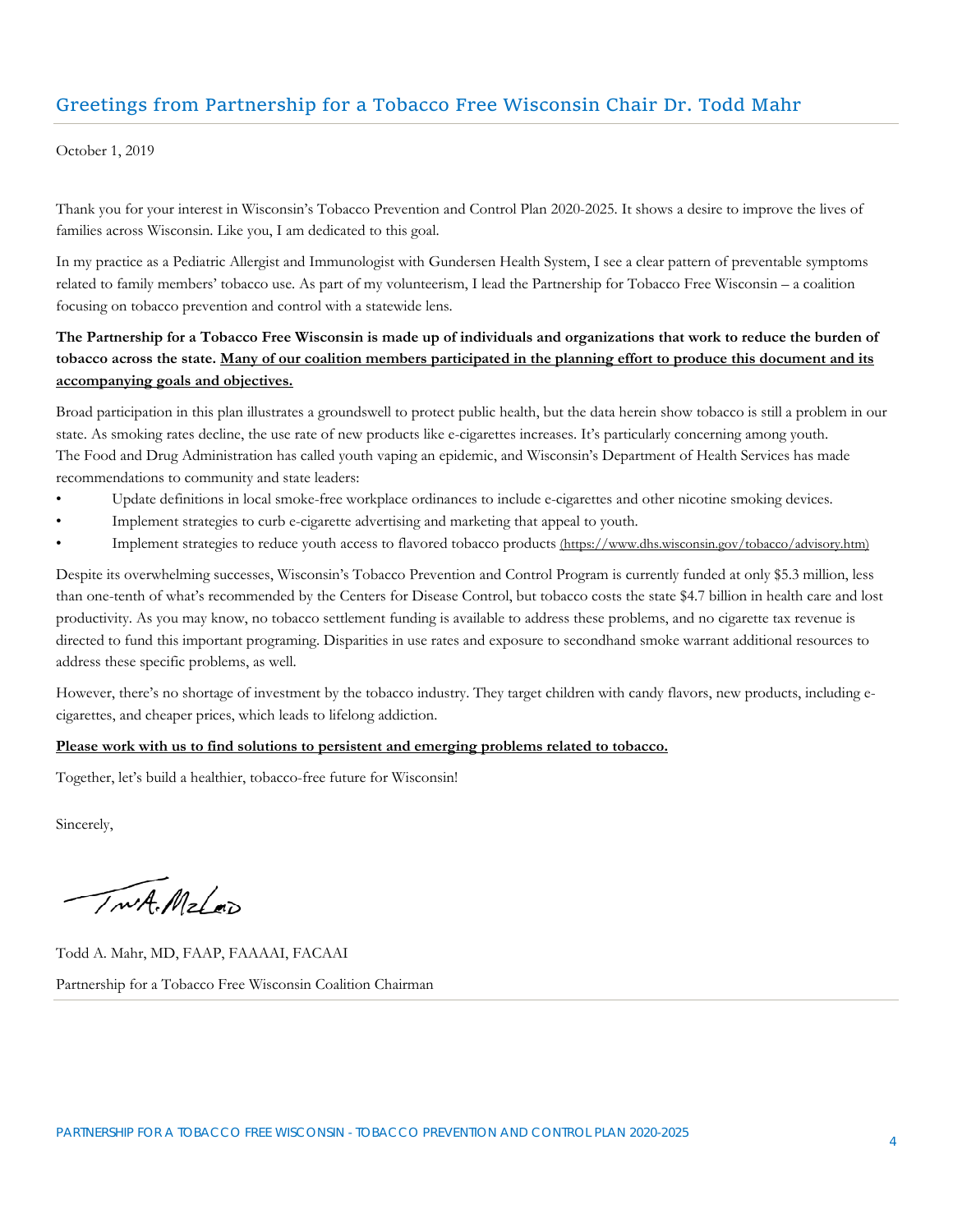#### A Shared Vision for 2025

**By 2025, the Wisconsin tobacco movement will be strong, proactive and driven by a range of partners who have a vested interest in treatment, prevention, secondhand smoke and disparities. Every part of the state will be supported by a comprehensive tobacco prevention and control program. Leadership and visionaries responsible for guiding the movement will reflect the populations experiencing disparities. The movement will create carefully targeted and compelling messages using a variety of approaches. Strategies will reflect an emphasis on nicotine addiction prevention, youth initiation, cessation and health disparities related to commercial tobacco. We will see decreased disparities related to tobacco, will have prevented vaping from becoming the social norm, and will have developed clear positions on tobacco, nicotine and clean air as it relates to changes in marijuana legislation and use. The movement's policy agenda will be prioritized with special attention to disparities and will be rolled out in a way that inspires action from a range of partners.**

The core planning team began deliberations at the first meeting by describing a broad vision for Wisconsin's tobacco movement in 2025. This vision served as a guide for the planning process. It is important to note that this is a narrative *description* of an envisioned future, and is not intended to be distilled to a single vision statement. This is the vision that the core planning team believes the movement should rally around to make an optimal impact in the next five years.

#### Overarching Goals

To achieve this vision, the following overarching goals must be met. These goals are partially addressed by this plan. An implementation plan that further addresses the overarching goals will follow as statewide planning continues:

**Goal 1:** Obtain additional financial resources

**Goal 2:** Develop targeted second hand smoke, prevention and cessation interventions for youth and communities of color, pregnant women and individuals with mental illness

**Goal 3:** Establish recruitment, engagement and retention strategies that reflect diversity at all levels of the movement

- **Goal 4:** Improve timeliness, accuracy, relevance and usefulness of data
- **Goal 5:** Increase and maintain visibility of and political and community support for the movement at all levels
- **Goal 6:** Increase two-way communication within the movement
- **Goal 7:** Optimize training and accountability around health equity

**Goal 8:** Actively involve authentic voices disparately impacted by tobacco in the development and execution of strategic goals and plans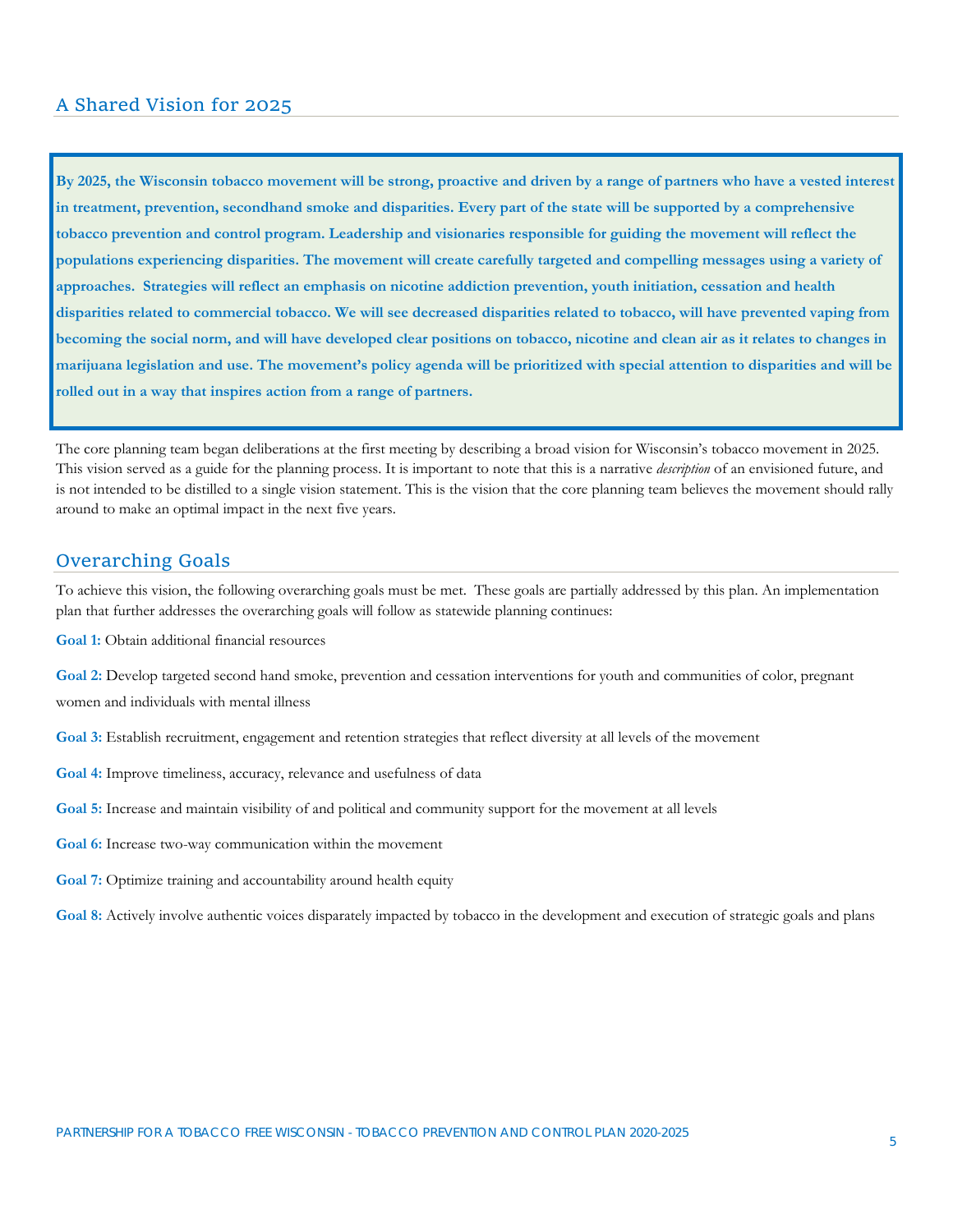#### An Important Note About Data

Many respondents to the preplanning survey called for the new plan to be "practical" and "measurable". We have made every effort to respond. Please know that there *may be issues that you believe to be important that are not addressed in this Plan*. Likely this is because adequate data is not available at this time to establish a baseline or monitor status or trends. You will note that the overarching goal number four (see page 4) focuses on improving data timeliness, accuracy, usefulness and relevance.

As part of this planning process, Karen Palmersheim, PhD, Epidemiologist at the University of Wisconsin-Milwaukee Center for Urban Population Health and Emile Shartle, MPH, Epidemiologist with the Wisconsin Tobacco Prevention and Control Program, reviewed with the core planning team some lessons learned from analysis of the 2014-2019 plan. They suggested the following:

- Be certain all objectives are measurable with available data
- Note analytical methods whenever possible as the plan is developed
- Standardize terminology to the degree possible
- Be certain that new plan has flexibility to add emerging issues
- Recognize that small sample sizes for certain at risk populations will be a continuing challenge

#### **Disparities**

The following individuals were involved in developing the objectives for this focus area:

| <b>Name</b>               | Affiliation                                           | Core Team/Workgroup              |
|---------------------------|-------------------------------------------------------|----------------------------------|
| Lorraine Lathen, Co-Chair | Wisconsin African American Tobacco Prevention Network | Disparities (workgroup co-chair) |
| Charmaine Swan            | Northwest Wisconsin Tobacco Free Coalition            | Disparities (workgroup co-chair) |
| Karen Doster              | Wisconsin Tobacco Prevention and Control Program      | Disparities                      |
| Angela Veitch             | Great Lakes Inter-Tribal Council                      | Disparities                      |
| Janine Tucker             | Froedtert Hospital                                    | Disparities                      |
| Suzanne Letellier         | Milwaukee AHEC                                        | Disparities                      |
| Oby Nwabuzor              | American Heart Association                            | Disparities                      |

#### **Important Notes**

- 1. The overarching goals (See page 5) most relevant to this focus area are Goals 2, 3, 7 and 8.
- 2. The Disparities Workgroup assisted in development of selected objectives for the Prevention, Secondhand Smoke and Treatment focus areas*.* Relevant objectives are highlighted by green type for ease of identification in each of the three sections and also listed by focus area in Appendix 1.
- 3. According to Paula Braveman, MD, MPH, University of California, San Francisco, when the term "health disparity" was coined in the United States, "…it was not meant to refer to all possible health differences among all possible groups of people. Rather it was intended to denote a specific kind of difference, namely worse health among socially disadvantaged people and in particular, members of disadvantaged racial/ethnic groups and economically disadvantaged people with any racial/ethnic groups." *(https://journals.sagepub.com/doi/pdf/10.1177/00333549141291S203)* It is with this understanding that the goals and objectives related to addressing tobacco-related disparities have been developed.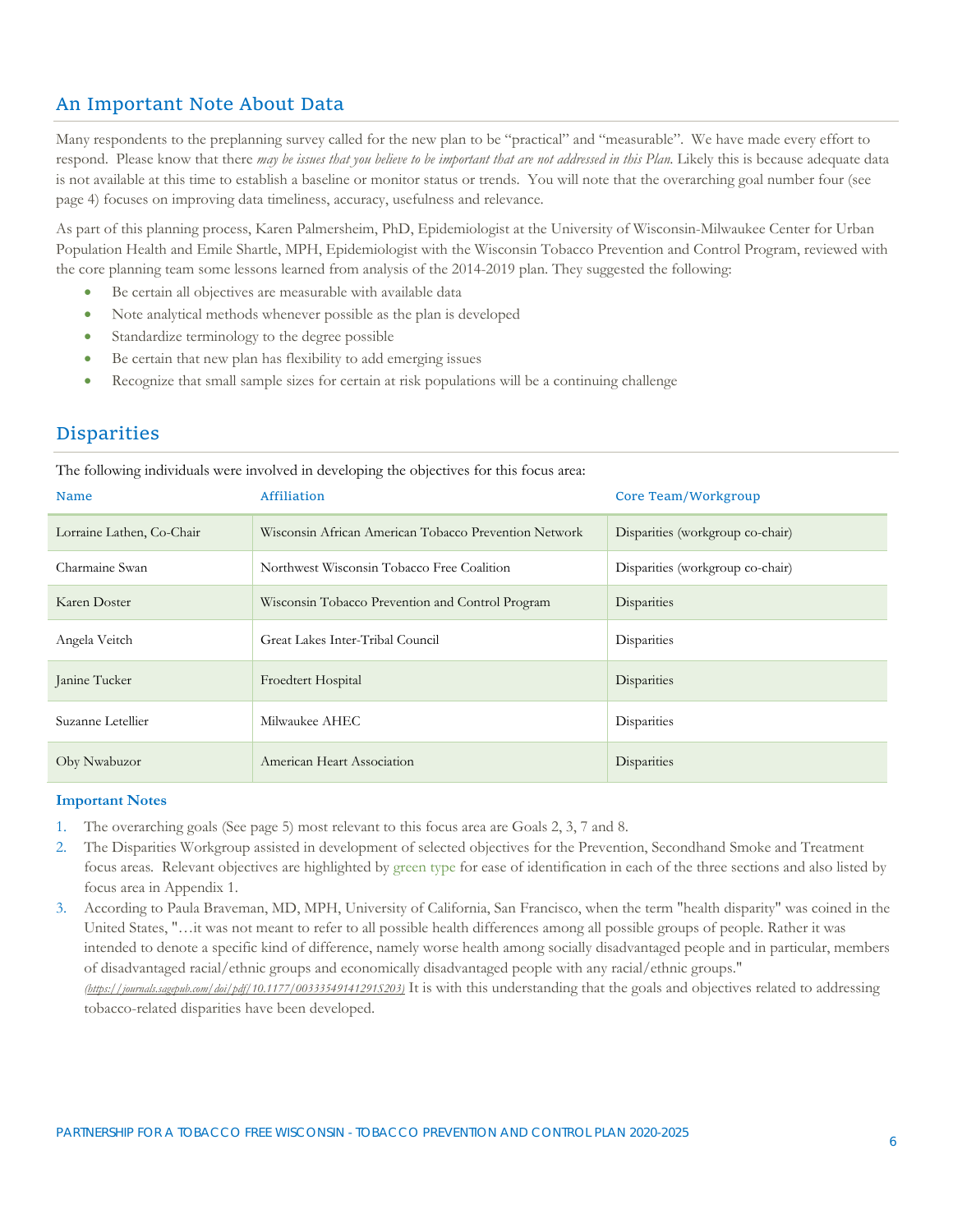#### Prevention

| <b>Name</b>     | Affiliation                                      | Core Team/Workgroup             |
|-----------------|--------------------------------------------------|---------------------------------|
| Jenna Flynn     | Central Wisconsin Tobacco Free Coalition         | Prevention (workgroup co-chair) |
| Edgar Mendez    | Wisconsin Tobacco Prevention and Poverty Network | Prevention (workgroup co-chair) |
| Keri Schneider  | American Lung Association in Wisconsin           | Prevention (workgroup co-chair) |
| Renee Wadzinski | <b>FACT</b> Movement                             | Prevention                      |
| Sally Jones     | Wisconsin Department of Public Instruction       | Prevention                      |
| Luke Witkowski  | Wisconsin Tobacco Prevention and Control Program | Prevention                      |

The following individuals were involved in developing the objectives for this focus area:

#### **Important Notes**

- 1. Our workgroup considered ways to address tobacco use among those struggling with mental health issues, other drugs addiction(s) and adverse childhood experiences. However, based on data limitations we were unable to identify a metric to adequately measure tobacco use among these populations. We also considered ways to include reducing the use of commercial tobacco among Native American youth. However, sample size from the Youth Tobacco Survey (YTS) remains very small (9 youth from 2018 YTS) and therefore these data cannot be used. Previous state plan data related to Native American youth tobacco use was from a survey conducted by the Great Lakes Inter-Tribal Council (GLITC). The following table illustrates the short, medium and long term objectives drafted by the workgroup. Please consider data limitations as explained on *Page 6* in your review.
- 2. Despite limitations, our workgroup considers addressing disparities as a priority and we want objectives to reflect health equity and address tobacco disparities at every level of the tobacco movement.
- 3. As we prepared these objectives, data specialists looked at sample sizes and historical trends to gain an idea of where the issue was headed, then tried to push for a realistic change.
- 4. Readers are encouraged to review *An Important Note About Data* on Page 6 of this document before reviewing individual sections.
- 5. Disparities-related objectives are denoted by green type in the table that follows.

#### Prevention (Youth) Objectives

| (2021)<br><b>Short Term</b>                                                                                                                              | (2023)<br>Intermediate                                                                                                                                                                                                                                                   | (2025)<br>Long Term                                                                                                                                                                      |
|----------------------------------------------------------------------------------------------------------------------------------------------------------|--------------------------------------------------------------------------------------------------------------------------------------------------------------------------------------------------------------------------------------------------------------------------|------------------------------------------------------------------------------------------------------------------------------------------------------------------------------------------|
| <b>SCHOOLS</b><br>By December 31, 2021 the percentage<br>of middle school youth who have<br>been taught in any of their classes                          | <b>POLICIES</b><br>5.<br>By December 31, 2023, the cigarette tax will increase<br>by at least \$1.00. Source: DOR/Policy Coordinator                                                                                                                                     | YOUTH USE<br>By December 31, 2025, the percentage of middle school<br>24.<br>youth who report ever using any form of tobacco will<br>decrease from 13.7% in 2018 to 11.0%. Source: $YTS$ |
| about why they should not use<br>tobacco products will increase from<br>50.9% in 2018 to 61.0%. Source: YTS<br>By December 31, 2021 the percentage<br>2. | By December 31, 2023, all other tobacco products<br>6.<br>(including e-cigarette products, little cigars, cigarillos,<br>all non-moist snuff tobacco products, and<br>paraphernalia) other than cigarettes will be taxed at<br>100% of the manufacturer's price. Source: | By December 31, 2025, the percentage of high school<br>25.<br>youth who report ever using any form of tobacco will<br>decrease from 37.8% in 2018 to 30%. Source: YTS                    |
| of high school youth who have been<br>taught in any of their classes about                                                                               | <b>DOR/TPCP Policy Coordinator</b>                                                                                                                                                                                                                                       | By December 31, 2025, the prevalence of current tobacco<br>26.<br>use among middle school youth will decrease from 4.6%                                                                  |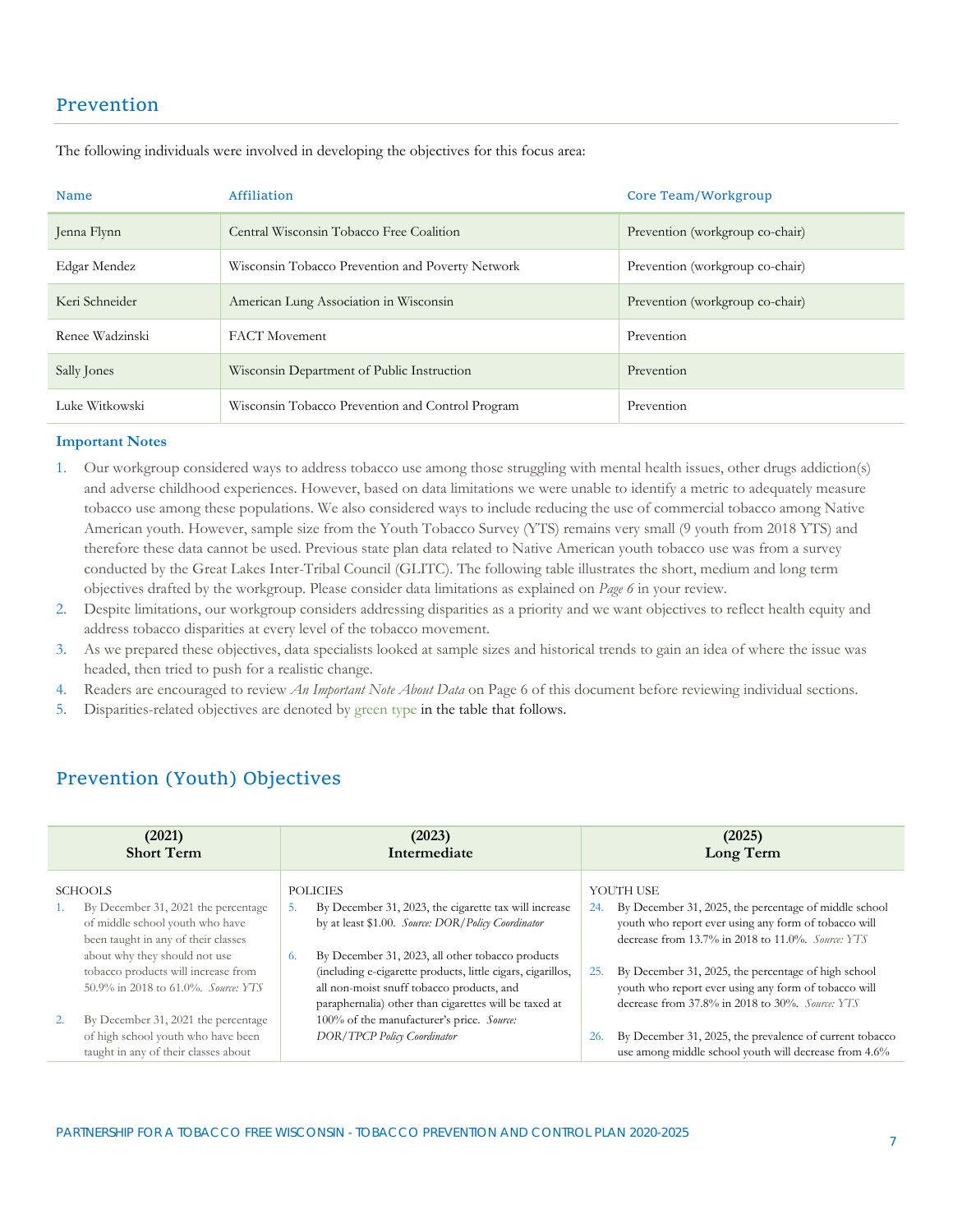why they should not use tobacco products will increase from 36.9% in 2018 to 45.0%. *Source: YTS*

#### YOUTH ENGAGEMENT

- By December 31, 2021 the percentage of middle school youth who have participated in any organized activities to keep people their age from using any form of tobacco product will increase from 12.8% in 2018 to 16.0%. *Source: YTS*
- By December 31, 2021 the percentage of high school youth who have participated in any organized activities to keep people their age from using any form of tobacco product will increase from 9.6% in 2018 to 12.0%. *Source: YTS*

By December 31, 2023, a statewide law restricting the sale of flavored (including menthol) tobacco products will be passed. *Source: TPCP Policy Coordinator*

- 8. By December 31, 2023, a statewide law requiring retail licenses to sell e-cigarettes and related paraphernalia will be passed. *Source: TPCP Policy Coordinator*
- 9. By December 31, 2023, a statewide law requiring all tobacco products be removed from the sales floor and placed behind sales counters will be passed. *Source: TPCP Policy Coordinator*
- 10. By December 31, 2023, the number of jurisdictions with policies that control the density of tobacco retail outlets will increase from 1 to 5. *Source: TPCP Policy Coordinator*

#### **PERCEPTIONS**

- 11. By December 31, 2023, the percentage of middle school youth who think smoking cigarettes makes young people look cool or fit in will decrease from 7.0% in 2018 to 5.65%. *Source: YTS*
- 12. By December 31, 2023, the percentage of high school youth who think smoking cigarettes makes young people look cool or fit in will decrease from 11.3% in 2018 to 8.8%. *Source: YTS*
- 13. By December 31, 2023, amongst middle school youth who have ever used e-cigarettes, the percentage who report using them because they are cool, fun, or in style will decrease from 19.2% in 2018 to 15.4%. *Source: YTS*
- 14. By December 31, 2023, amongst high school youth who have ever used e-cigarettes, the percentage who report using them because they are cool, fun, or in style will decrease from 27.0% in 2018 to 21.6%. *Source: YTS*
- 15. By December 31, 2023, amongst middle school youth who have ever used e-cigarettes, the percentage who report using them because a friend or family member used them will decrease from 57.9% in 2018 to 46.3%. *Source: YTS*
- 16. By December 31, 2023, amongst high school youth who have ever used e-cigarettes, the percentage who report using them because a friend or family member used them will decrease from 54.1% in 2018 to 43.3%. *Source: YTS*

17. By December 31, 2023, amongst middle school youth who have ever used e-cigarettes, the percentage who report using them because they are available in flavors, such as mint, candy, fruit, or chocolate will decrease from 17.6% to 14.1%. *Source:*  in 2018 to 3.7%. *Source: YTS*

- 27. By December 31, 2025, the prevalence of current tobacco use among high school youth will decrease from 23.6% in 2018 to 18.9%. *Source: YTS*
- 28. By December 31, 2025, the prevalence of current tobacco use among non-Hispanic African-American high school youth will decrease from 15.9%, 95% CI [10.0%, 21.8%] in 2014-2018 to \_\_\_\_%. *Source: YTS*
- 29. By December 31, 2025, the prevalence of current tobacco use among Hispanic/Latino high school youth will decrease from 17.5%, 95% CI [11.0%, 23.9%] in 2014- 2018 to 10.4%. *Source: YTS*
- 30. By December 31, 2025, the prevalence of current tobacco use among Asian high school youth will decrease from X.X%\* in 2016-2018 to \_\_\_\_\_%. *Source: YTS \*Data from 2016-2018 has been suppressed to protect confidential data due to low sample size and large 95% CI.*
- 31. By December 31, 2025, the prevalence of current cigarette use among LGBT high school youth will decrease from 17.3% in 2017 to 14%. *Source: YRBS*
- *32.* By December 31, 2025, the prevalence of current tobacco use among 18-24 year olds will decrease from 12.6% in 2017 to 10.1%. *Source: BRFSS*
- 33. By December 31, 2025, the prevalence of ever using ecigarettes among middle school youth will decrease from 11.0% in 2018 to 8.8%. *Source: YTS*
- 34. By December 31, 2025, the prevalence of ever using ecigarettes among high school youth will decrease from 32.6% use in 2018 to 26.1%. *Source: YTS*
- 35. By December 31, 2025, the prevalence of menthol cigarette use among high school current smokers will decrease from 62.1% in 2018 to 49.7%. *Source: YTS*

#### **MISCELLANEOUS**

- 36. By December 31, 2025, the percentage of middle school students who report having had an episode of asthma or an asthma attack during the past 12 months will decrease from middle school 5.0% in 2018 to 4.0%. *Source: YTS*
- 37. By December 31, 2025, the percentage of high school students who report having had an episode of asthma or an asthma attack during the past 12 months will decrease from 5.4% in 2018 to 4.3%. *Source: YTS*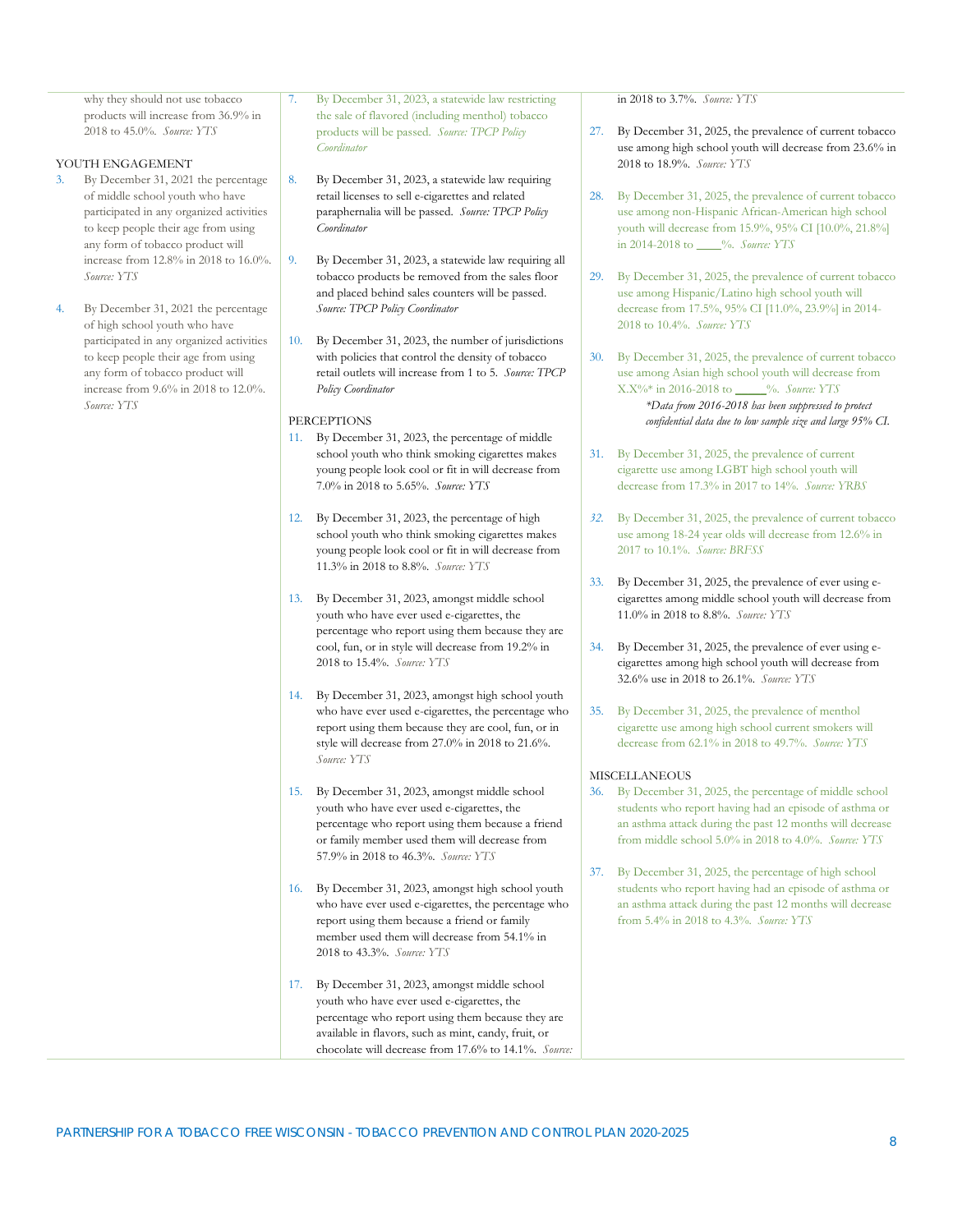#### *YTS*

| 18. | By December 31, 2023, amongst high school youth<br>who have ever used e-cigarettes, the percentage who<br>report using them because they are available in<br>flavors, such as mint, candy, fruit, or chocolate will<br>decrease from 31.1% in 2018 to 24.9%. Source: YTS                             |  |
|-----|------------------------------------------------------------------------------------------------------------------------------------------------------------------------------------------------------------------------------------------------------------------------------------------------------|--|
| 19. | By December 31, 2023, amongst middle school<br>youth who have ever used e-cigarettes, the<br>percentage who report using them because they are<br>less harmful than other forms of tobacco, such as<br>cigarettes will decrease from 16.1% in 2018 to 12.9%<br>Source: YTS                           |  |
| 20. | By December 31, 2023, amongst high school youth<br>who have ever used e-cigarettes, the percentage who<br>report using them because they are less harmful than<br>other forms of tobacco, such as cigarettes will<br>decrease from 25.6% in 2018 to 20.5%. Source: YTS                               |  |
|     | <b>SCHOOLS</b>                                                                                                                                                                                                                                                                                       |  |
| 21. | By December 31, 2023, 30% of colleges and<br>universities in Wisconsin that are listed under the<br>Carnegie Classification of Institutions of Higher<br>Education will implement a 100% tobacco-free<br>policy. Source: Spark                                                                       |  |
| 22. | By December 31, 2023, all Wisconsin K-12 schools<br>will have a comprehensive tobacco-free school<br>policy. Source: TPCP Policy Coordinator                                                                                                                                                         |  |
|     | YOUTH ACCESS                                                                                                                                                                                                                                                                                         |  |
| 23. | By December 31, 2023, the percentage of retailers<br>selling tobacco products to youth will remain under<br>10%. Source: WI WINS (Even though Synar regulation<br>requires states to be below 20% for youth sales rates, we chose<br>10% because it is the most recent national average sales rate.) |  |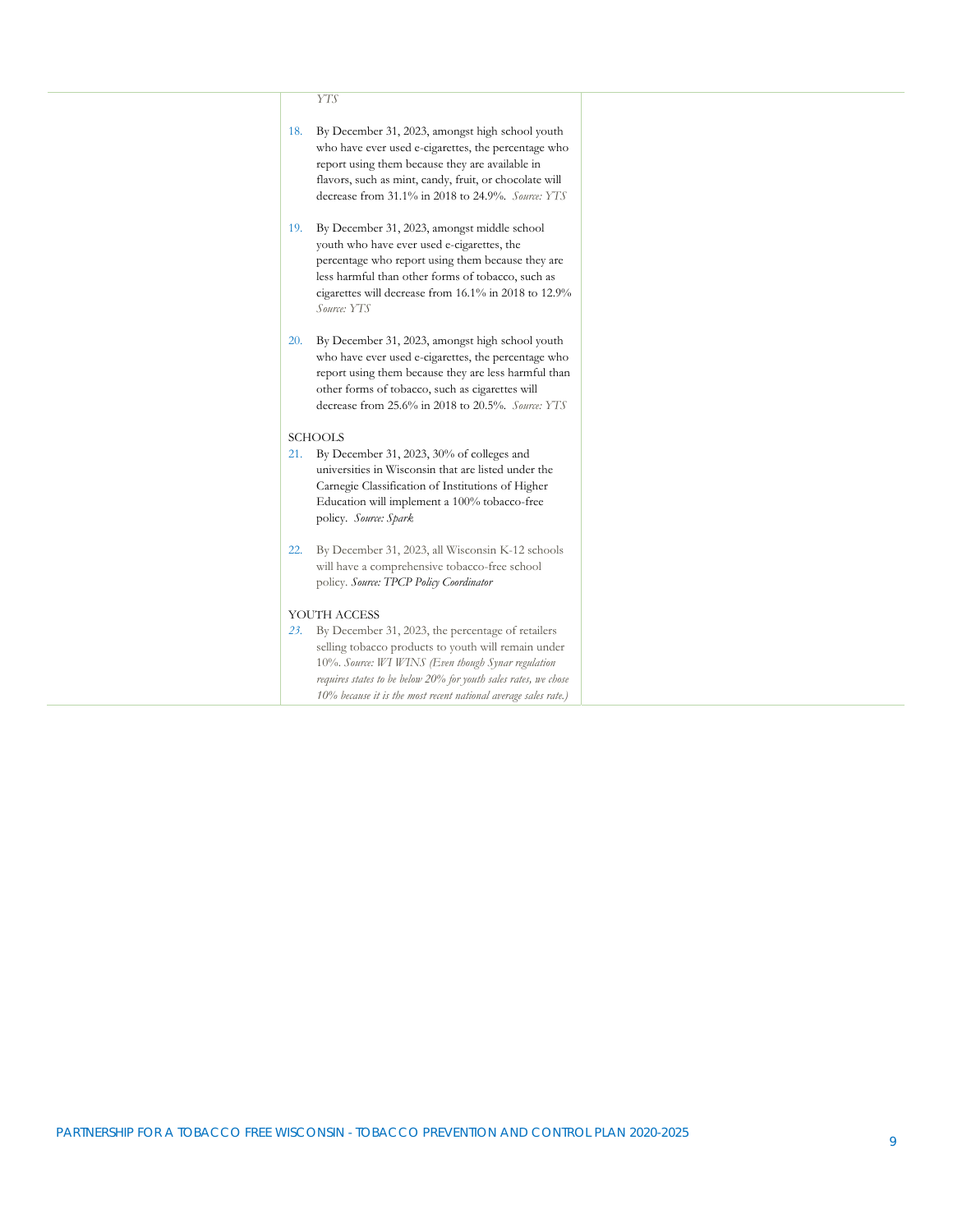#### Secondhand Smoke

| <b>Name</b>    | Affiliation                                                                                               | Core Team/Workgroup                   |
|----------------|-----------------------------------------------------------------------------------------------------------|---------------------------------------|
| Ryan Sheahan   | Tobacco Free Columbia-Dane County Coalition                                                               | Secondhand Smoke (workgroup co-chair) |
| Darcie Warren  | Partnership for a Tobacco Free Wisconsin                                                                  | Secondhand Smoke (workgroup co-chair) |
| Lauren Lotter  | Wisconsin Women's Health Foundation                                                                       | Secondhand Smoke                      |
| Lisette Khalil | Wisconsin Women's Health Foundation                                                                       | Secondhand Smoke                      |
| Mark Miller    | A & M Productions   American Society of Heating, Refrigerating and<br>Air-Conditioning Engineers (ASHRAE) | Secondhand Smoke                      |
| Mary Boe       | Western Wisconsin Working for Tobacco Free Living                                                         | Secondhand Smoke                      |
| Sue Marten     | Tobacco-Free Suburban Milwaukee and Ozaukee Counties                                                      | Secondhand Smoke                      |
| Deb Fischer    | Southwest Alliance for Tobacco Prevention                                                                 | Secondhand Smoke                      |
| Sandy Bernier  | 5 Counties for Tobacco Free Living                                                                        | Secondhand Smoke                      |
| Carleigh Olson | Wisconsin Tobacco Prevention and Control Program                                                          | Secondhand Smoke                      |

The following individuals were involved in developing the objectives for this focus area:

#### **Important Notes**

- 1. The Secondhand Smoke Focus Area Workgroup amended the format of several of the objectives from the last state plan. We wanted to focus on populations exposed to secondhand smoke in particular, rather than focusing on the population at large. Therefore, we changed the structure of the secondhand smoke objectives to focus on population subsets who live with a smoker. After running data crosstabs to review data trends in this format, we discovered a startling reality: Middle schoolers and high schoolers who live with smokers report a much higher exposure to secondhand smoke than adults who live with smokers. Not surprisingly, exposure rates of people who live with smokers exceed the total population exposure rates. This includes middle schoolers, high schoolers, adults, and pregnant women. We also decided to add objectives related to adults living with depression and mental illness since this population experiences increased exposure when compared with the total population. Our workgroup made a conscious choice to include long-term objectives to drastically decrease secondhand smoke exposure of children who live with smokers. After consultation with the Wisconsin Tobacco Prevention and Control Program, we understood that to accomplish a decrease of that magnitude, substantial intervention would be required. We included a more modest target to decrease the rate of exposure of adults and pregnant smokers who live with smokers, as well as adults experiencing depression or mental illness. These target rates consider and acknowledge that the power dynamic between children and adults in families may impact the disparity in rates of adult, high school, and middle school secondhand smoke exposure. Our workgroup wanted to communicate clearly that public health should address all the populations disproportionately exposed, but especially the problem of youth secondhand smoke exposure at home and in vehicles.
- 2. Readers are encouraged to review *An Important Note About Data* on Page 6 of this document before reviewing individual sections.
- 3. Disparities-related objectives are denoted by green type in the table that follows.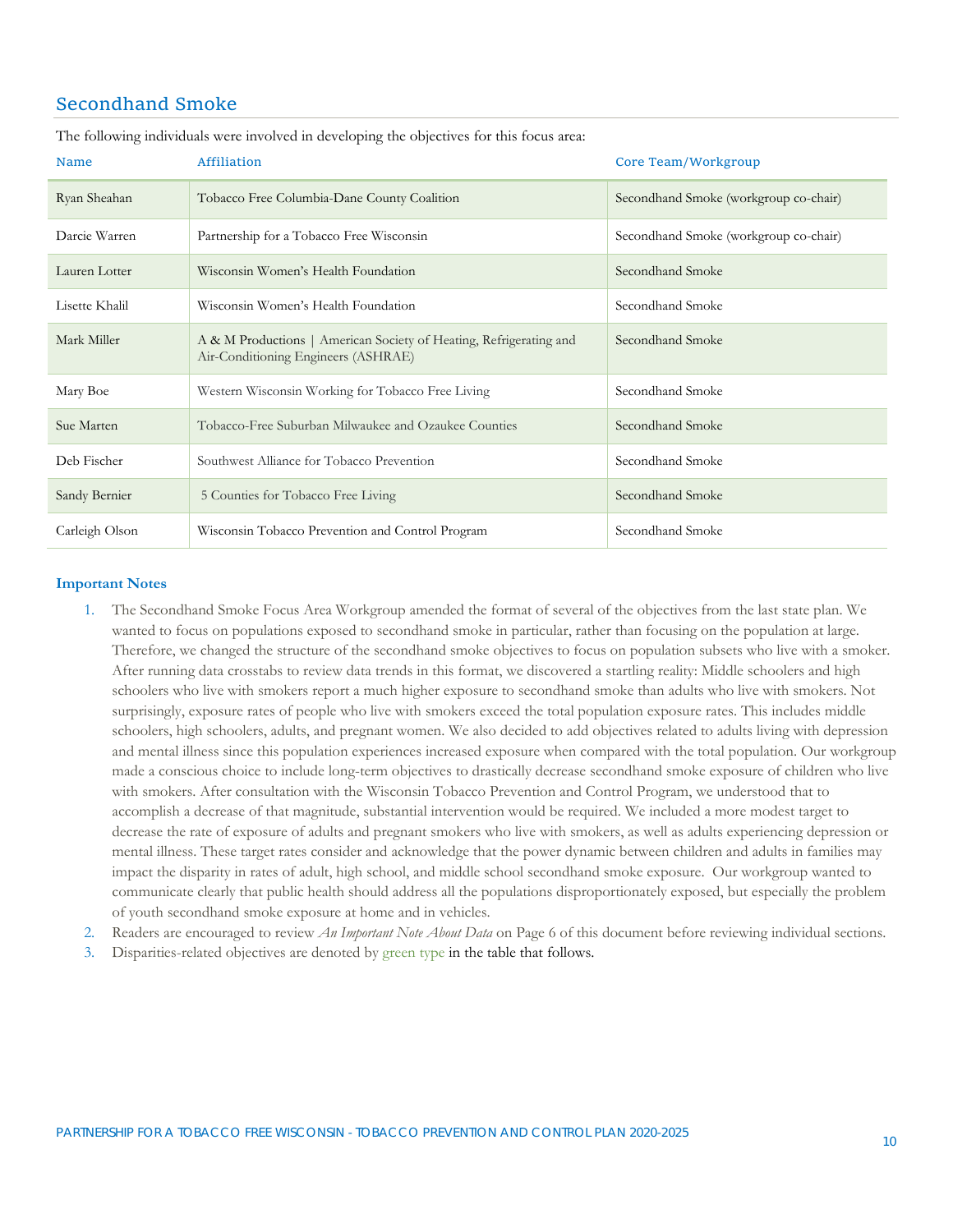### Secondhand Smoke Objectives

|          | (2021)                                                                                                                                                                               | (2023)                                                                                                                                                                                                                 | (2025)                                                                                                                                                                                                                                                                                                                                            |
|----------|--------------------------------------------------------------------------------------------------------------------------------------------------------------------------------------|------------------------------------------------------------------------------------------------------------------------------------------------------------------------------------------------------------------------|---------------------------------------------------------------------------------------------------------------------------------------------------------------------------------------------------------------------------------------------------------------------------------------------------------------------------------------------------|
|          | <b>Short Term</b>                                                                                                                                                                    | Intermediate                                                                                                                                                                                                           | Long Term                                                                                                                                                                                                                                                                                                                                         |
| 1.<br>2. | By December 31, 2021, one smoke-<br>free policy will pass in tribal housing<br>on the land of Wisconsin's eleven<br>tribes. Source: WNATN/ GLITC<br>By December 31, 2021, electronic | By December 31, 2023, complaints of<br>4.<br>noncompliance with the statewide smoke-free<br>workplaces law will decrease from X.X% in 2019 to<br>$X.X\%$ .<br>Baseline will be determined by calculations in the clean | By December 31, 2025, the number of cigarette packs<br>8.<br>sold per adult aged 18 years and older will decrease from<br>37.1 in 2018 to 30. Source: WI Dept. of Revenue<br>By December 31, 2025, the percentage of middle school<br>9.<br>students who live in a home with a smoker of<br>combustible tobacco and report exposure to secondhand |
|          | smoking devices will be prohibited in<br>all indoor workplaces. Source: State<br>Statute                                                                                             | indoor air compliance system in 2019.<br>By December 31, 2023, 30% of colleges and<br>5.<br>universities in Wisconsin that are listed under the                                                                        | smoke at home will decrease from 53.2% in 2018 to<br>45.2%. Source: YTS<br>By December 31, 2025, the percentage of middle school                                                                                                                                                                                                                  |
| 3.       | By December 31 <sup>st</sup> , 2021, marijuana<br>will be prohibited in all indoor<br>workplaces.                                                                                    | Carnegie Classification of Institutions of Higher<br>Education will implement a 100% tobacco-free<br>policy. Source: Spark/TPCP Policy Coordinator                                                                     | 10.<br>students who live in a home with a smoker of<br>combustible tobacco and report exposure to secondhand<br>smoke in vehicles will decrease from 50.4% to 42.4%.<br>Source: YTS                                                                                                                                                               |
|          |                                                                                                                                                                                      | By December 31, 2023, 80.0% of postpartum<br>6.<br>women who received First Breath services will                                                                                                                       |                                                                                                                                                                                                                                                                                                                                                   |
|          |                                                                                                                                                                                      | report maintaining a smoke-free home at 1-year<br>postpartum. Source: First Breath                                                                                                                                     | By December 31, 2025, the percentage of high school<br>11.<br>students who live in a home with a smoker of<br>combustible tobacco and report exposure to secondhand                                                                                                                                                                               |
|          |                                                                                                                                                                                      | By December 31, 2023, the percent of individuals<br>7.<br>who enroll in the WTQL and are public housing<br>residents will increase from 63% in 2019 to 65%.                                                            | smoke at home will decrease from 58.9% in 2018 to<br>50.9%. Source: YTS                                                                                                                                                                                                                                                                           |
|          |                                                                                                                                                                                      | Source: WTQL Data Report (data only available to closest<br>whole number)                                                                                                                                              | By December 31, 2025, the percentage of high school<br>12.<br>students who live in a home with a smoker of<br>combustible tobacco and report exposure to secondhand<br>smoke in vehicles will decrease from 53.4% in 2018 to<br>45.4%. Source: YTS                                                                                                |
|          |                                                                                                                                                                                      |                                                                                                                                                                                                                        | 13. By December 31, 2025, the percentage of adults who live<br>in a home with a smoker and report exposure to<br>secondhand smoke at home will decrease from 44.1% in<br>2017 to 42.1%. Source: BRFSS                                                                                                                                             |
|          |                                                                                                                                                                                      |                                                                                                                                                                                                                        | 14. By December 31, 2025, the adult cigarette smoking<br>prevalence will decrease from 16.4% in 2017 to 13.0%.<br>Source: BRFSS                                                                                                                                                                                                                   |
|          |                                                                                                                                                                                      |                                                                                                                                                                                                                        | 15. By December 31, 2025, the adult non-Hispanic African<br>American cigarette smoking prevalence will decrease<br>from 28.2% in 2013-2017 to 23.0%. Source: BRFSS                                                                                                                                                                                |
|          |                                                                                                                                                                                      |                                                                                                                                                                                                                        | 16. By December 31, 2025, the adult non-Hispanic American<br>Indian/Alaska Native cigarette smoking prevalence will<br>decrease from 36.9% in 2013-2017 to 32.0%. Source:<br><b>BRFSS</b>                                                                                                                                                         |
|          |                                                                                                                                                                                      |                                                                                                                                                                                                                        | By December 31, 2025, the LGB+ adult cigarette<br>17.<br>smoking prevalence will decrease from 25.7% in 2013-<br>2017 to 21.0%. Source: BRFSS                                                                                                                                                                                                     |
|          |                                                                                                                                                                                      |                                                                                                                                                                                                                        | 18. By December 31, 2025, the prevalence of adults who<br>earn less than \$25,000 annually who smoke cigarettes will<br>decrease from 28.5% in 2017 to 24.0%. Source: BRFSS                                                                                                                                                                       |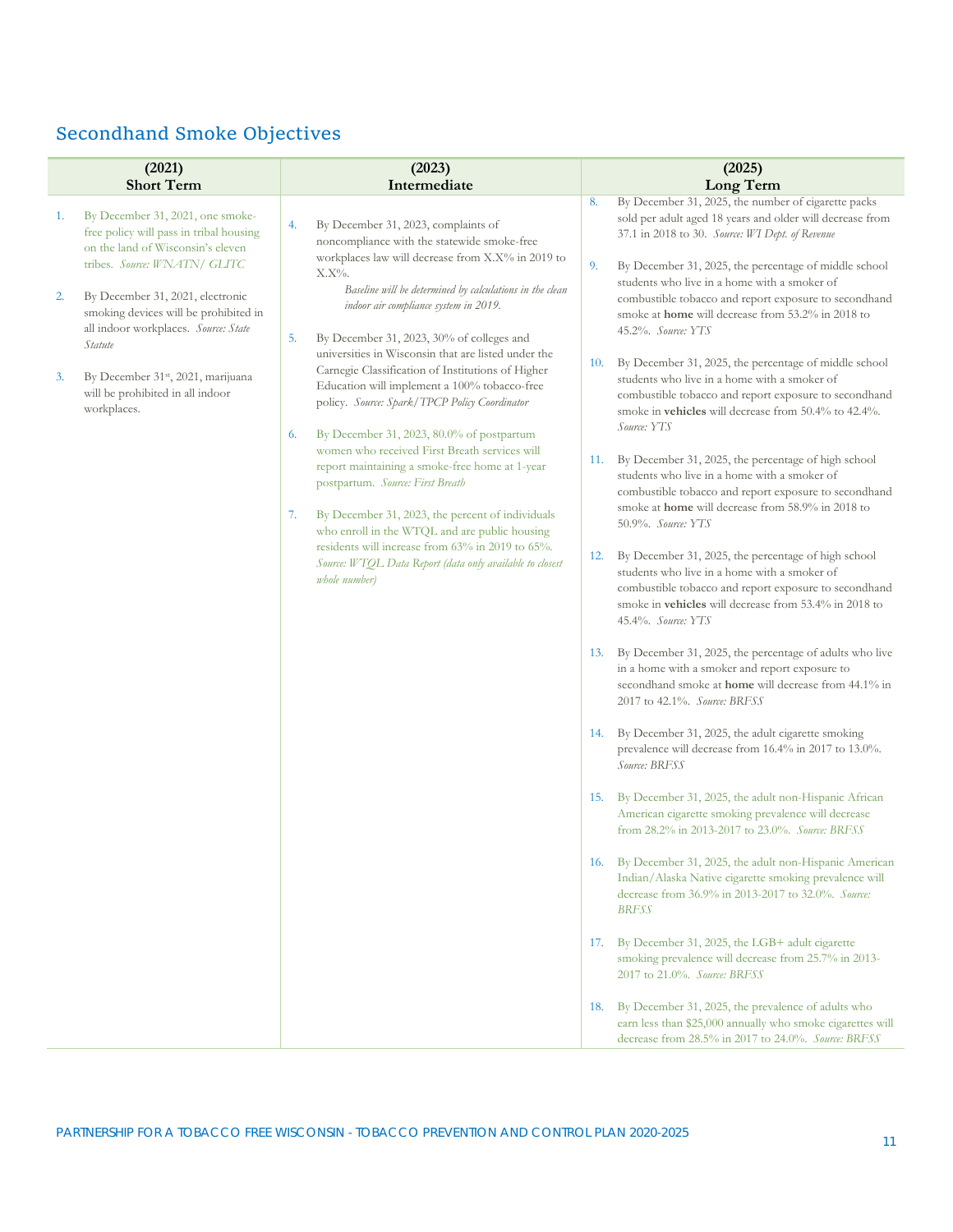|  |     | 19. By December 31, 2025, the prevalence of maternal<br>cigarette smoking will decrease from 11.1% in 2017 to<br>9.0%. Source: WISH                                                                                      |
|--|-----|--------------------------------------------------------------------------------------------------------------------------------------------------------------------------------------------------------------------------|
|  | 20. | By December 31, 2025, the prevalence of cigarette<br>smoking for adults with four or more ACEs will decrease<br>from 31.9% in 2017 to 26.9%. Source: BRFSS                                                               |
|  |     | 21. By December 31, 2025, the prevalence of pregnant<br>smokers living in a home with other smokers that report<br>exposure to secondhand smoke at home will decrease<br>from 53.8% in 2017 to 48%. Source: First Breath |
|  | 22. | By December 31, 2025, the percentage of adults with<br>diagnosed depression that report exposure to secondhand<br>smoke at <b>home</b> will decrease from 20.4% in 2017 to<br>15.4%. Source: BRFSS                       |
|  | 23. | By December 31, 2025, the percentage of adults with<br>frequent mental health distress that report exposure to<br>secondhand smoke at <b>home</b> will decrease from 21.9% in<br>2017 to 16.9%. Source: BRFSS            |
|  | 24. | By December 31, 2025, the percentage of adults with<br>diagnosed depression that report exposure to secondhand<br>smoke in vehicles will decrease from 28.0% in 2017 to<br>25.0%. Source: BRFSS                          |
|  | 25. | By December 31, 2025, the percentage of adults with<br>frequent mental health distress that report exposure to<br>secondhand smoke in <b>vehicles</b> will decrease from 34.0%<br>in 2017 to 29.0%. Source: BRFSS        |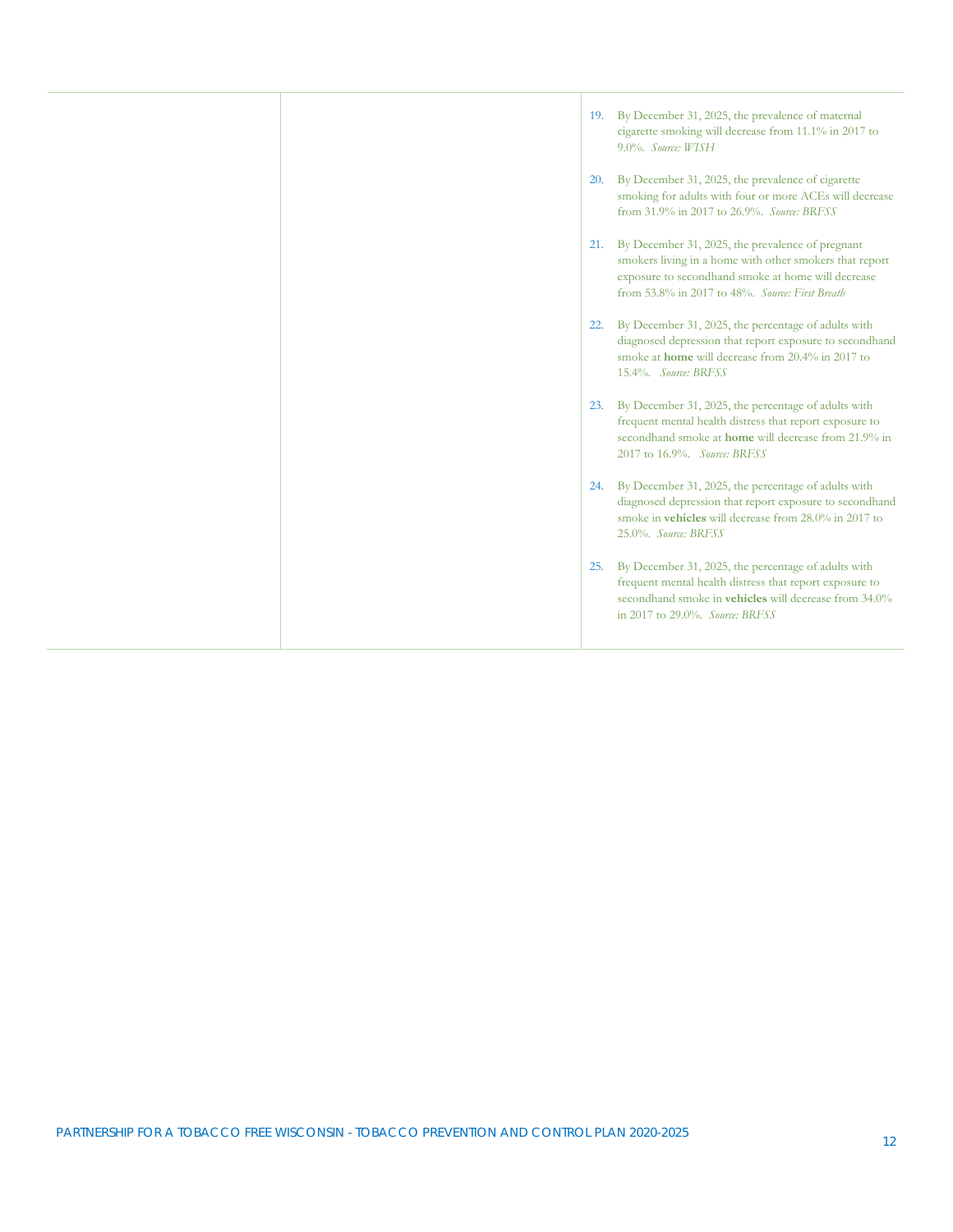#### Treatment

| <b>Name</b>               | Affiliation                                                             | Core Team/Workgroup            |
|---------------------------|-------------------------------------------------------------------------|--------------------------------|
| Tommi Thompson            | Wisconsin Women's Health Foundation                                     | Treatment (workgroup co-chair) |
| Rob Adsit                 | University of Wisconsin Center for Tobacco Research and<br>Intervention | Treatment (workgroup co-chair) |
| Lisette Khalil            | Wisconsin Women's Health Foundation                                     | Treatment                      |
| Kristine Alaniz           | Wisconsin Women's Health Foundation                                     | Treatment                      |
| Lauren Lotter             | Wisconsin Women's Health Foundation                                     | Treatment                      |
| Alexandra Peeters         | University of Wisconsin Center for Tobacco Research and<br>Intervention | Treatment                      |
| Kate Kobinsky             | University of Wisconsin Center for Tobacco Research and<br>Intervention | Treatment                      |
| <b>Bruce Christiansen</b> | University of Wisconsin Center for Tobacco Research and<br>Intervention | Treatment                      |
| Spencer Straub            | Wisconsin Tobacco Prevention and Control Program                        | Treatment                      |

The following individuals were involved in developing the objectives for this focus area:

#### **Important Notes**

1. Readers are encouraged to review *An Important Note About Data* on Page 6 of this document before reviewing individual sections.

2. Disparities-related objectives are denoted by green type in the table that follows.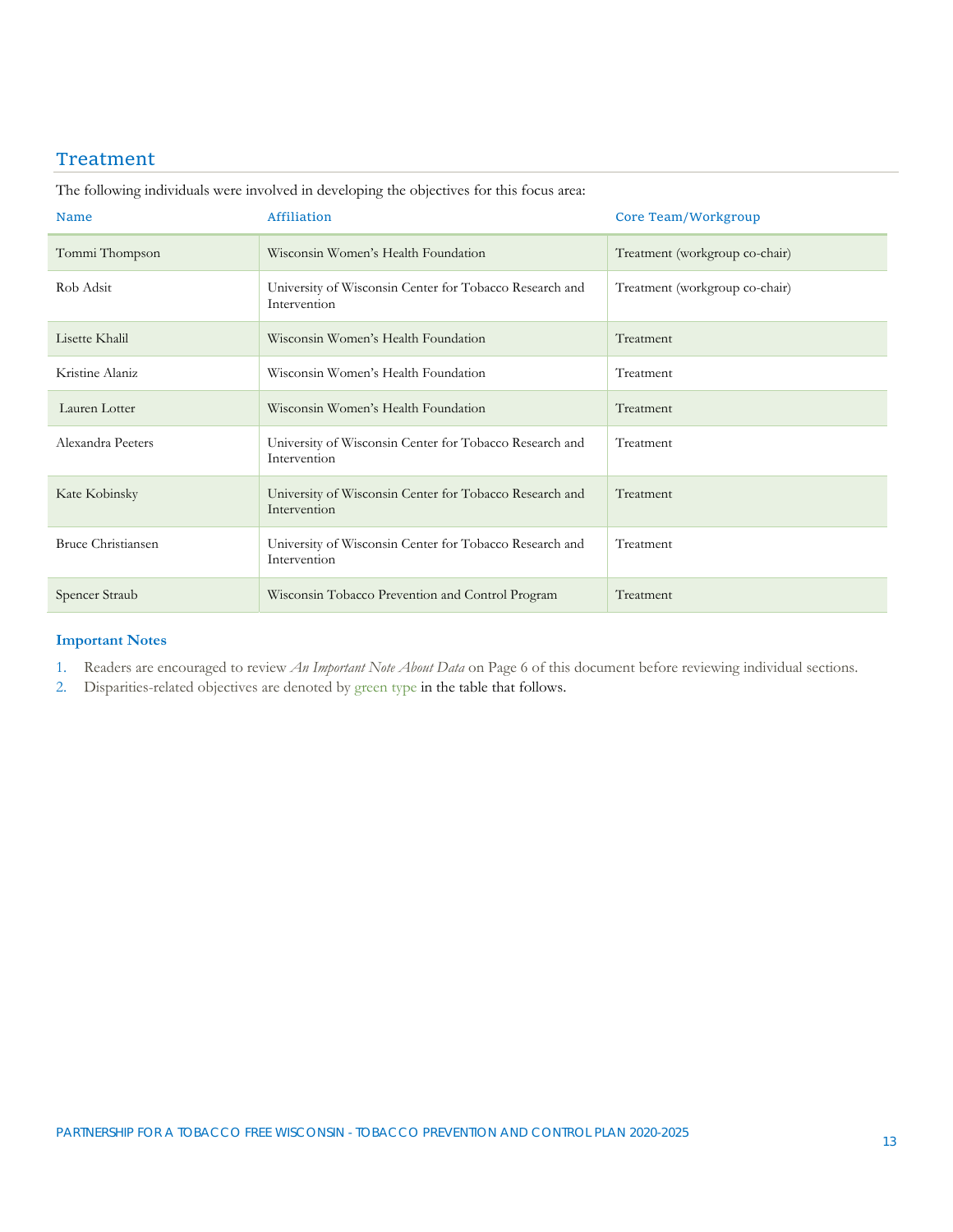#### Treatment Objectives

|    | (2021)<br><b>Short Term</b>                                                                                                                                                                                                                  | (2023)<br>Intermediate                                                                                                                                                                                                                           | (2025)<br>Long Term                                                                                                                                                                                                                                 |
|----|----------------------------------------------------------------------------------------------------------------------------------------------------------------------------------------------------------------------------------------------|--------------------------------------------------------------------------------------------------------------------------------------------------------------------------------------------------------------------------------------------------|-----------------------------------------------------------------------------------------------------------------------------------------------------------------------------------------------------------------------------------------------------|
|    |                                                                                                                                                                                                                                              |                                                                                                                                                                                                                                                  |                                                                                                                                                                                                                                                     |
| 1. | By December 31, 2021, the number of calls<br>to the Wisconsin Tobacco Quit Line will be<br>maintained at 14,000 annually. Source: WTQL                                                                                                       | By December 31, 2023, the number of<br>12.<br>tobacco users/vapers who enroll in<br>Wisconsin Tobacco Quit Line services<br>will be maintained at 10,000 annually.<br>Source: WTOL                                                               | By December 31, 2025, the number of cigarette<br>15.<br>packs sold per adult aged 18 years and older in<br>Wisconsin will decrease from 37.1 in 2018 to 34.<br>Source: WI Dept. of Revenue<br>By December 31, 2025, adult cigarette smoking<br>16.  |
| 2. | By December 31, 2021, the number of health<br>systems in Wisconsin with the capacity to<br>refer patients to WTQL services via their<br>electronic health record (EHR) will increase<br>from 4 systems in 2018 to 6 systems. Source:<br>WTQL | By December 31, 2023, the<br>13.<br>percentage of patients referred to the<br>Wisconsin Tobacco Quit Line by<br>their health care provider (Fax-to-<br>Quit and eReferral) who enroll in                                                         | prevalence will decrease from 16.4% in 2017 to<br>13.0%. Source: BRFSS<br>By December 31, 2025, the percentage of adults who<br>17.<br>use e-cigarettes or other vaping products every day or<br>some days will decrease from 4.3% in 2017 to 3.5%. |
| 3. | By December 31, 2021, the percentage of<br>adult current smokers who received care<br>from a health care provider in the last 12<br>months that are advised to quit smoking will<br>increase from 66.9% in 2017 to 72.0%.<br>Source: BRFSS   | services will increase from 25% in<br>2018 to 30%. Source: WTQL (data<br>only available to closest whole number)<br>By December 31, 2023, the percentage<br>14.<br>of adults who have stopped smoking<br>cigarettes in the past year for one day | Source: BRFSS<br>By December 31, 2025, the percentage of adult males<br>18.<br>who currently use smokeless tobacco (chewing<br>tobacco, Snuff, or Snus) will decrease from 7.8% in<br>2017 to 6.0%. Source: BRFSS                                   |
| 4. | By December 31, 2021, the number of<br>Wisconsin health care systems that have the<br>capacity to refer patients to the First Breath<br>Program via their electronic health record                                                           | or longer because they were trying to<br>quit will increase from 50.9% in 2017<br>to 65.0%.<br>Source: BRFSS; also in MMWR 7-19-2019                                                                                                             | By December 31, 2025, the prevalence of maternal<br>19.<br>cigarette smoking will decrease from 11.1% in 2017<br>to 9.0%. Source: WISH<br>By December 31, 2025, the prevalence of maternal<br><b>20.</b>                                            |
| 5. | will increase from 1 to 3. Source: First Breath<br>By December 31, 2021, the number of 150<br>Wisconsin behavioral health clinicians and<br>affiliated administrative/management staff                                                       |                                                                                                                                                                                                                                                  | cigarette smoking for non-Hispanic American<br>Indian/Alaska Natives will decrease from 38.5% in<br>2017 to 33.5%. Source: WISH                                                                                                                     |
|    | who have earned continuing education (CE)<br>credit by completing the Wisconsin Nicotine<br>Treatment Integration Program (WiNTiP)<br>free on-line training about how to integrate                                                           |                                                                                                                                                                                                                                                  | By December 31, 2025, the prevalence of maternal<br>21.<br>smoking for non-Hispanic Multiracial women will<br>decrease from 19.3% in 2017 to 15.3%. Source: WISH                                                                                    |
|    | tobacco dependence treatment into their<br>behavioral health practice will increase from<br>80 in 2019 to 225. Source: WiNTiP                                                                                                                |                                                                                                                                                                                                                                                  | By December 31, 2025, the prevalence of maternal<br>22.<br>smoking for rural mothers will decrease from 13.1%<br>in 2017 to 10.1%. Source: WISH                                                                                                     |
| 6. | By December 31, 2021, the total number of<br>referrals per year to First Breath will increase<br>from 1506 in 2018 to 1800. Source: First Breath                                                                                             |                                                                                                                                                                                                                                                  | By December 31, 2025, the prevalence of maternal<br><b>23.</b><br>smoking for non-Hispanic African Americans will<br>decrease from 12.9% in 2017 to 10.9%. Source: WISH                                                                             |
| 7. | By December 31, 2021, the percentage of<br>women in WI who report smoking on their<br>baby's birth certificate that are referred to<br>First Breath will increase from 13.7% in 2017                                                         |                                                                                                                                                                                                                                                  | By December 31, 2025, the maternal smoking rate for<br>24.<br>teen mothers (19 and younger) will decrease from<br>12.3% in 2017 to 9.3%. Source: WISH                                                                                               |
| 8. | to 18.0%. Source: WISH; First Breath<br>By December 31, 2021, the number of<br>referrals per year to First Breath for partners                                                                                                               |                                                                                                                                                                                                                                                  | By December 31, 2025, the percent of low<br>25.<br>birthweight babies (< 2,500 g) born to non-Hispanic<br>African American mothers will decrease from 15.4%<br>in 2017 to 13% Source: WISH                                                          |
|    | of pregnant/postpartum women and infant<br>caregivers who smoke will increase from 180<br>in 2018 to 225. Source: First Breath referral data                                                                                                 |                                                                                                                                                                                                                                                  | By December 31, 2025, the percent of Medicaid/<br>26.<br>BadgerCare Plus adults who report smoking during                                                                                                                                           |
| 9. | By December 31, 2021, the percent of                                                                                                                                                                                                         |                                                                                                                                                                                                                                                  | pregnancy will decrease from 21.3% in 2017 to<br>18.0%. Source: WISH, Birth Counts Module                                                                                                                                                           |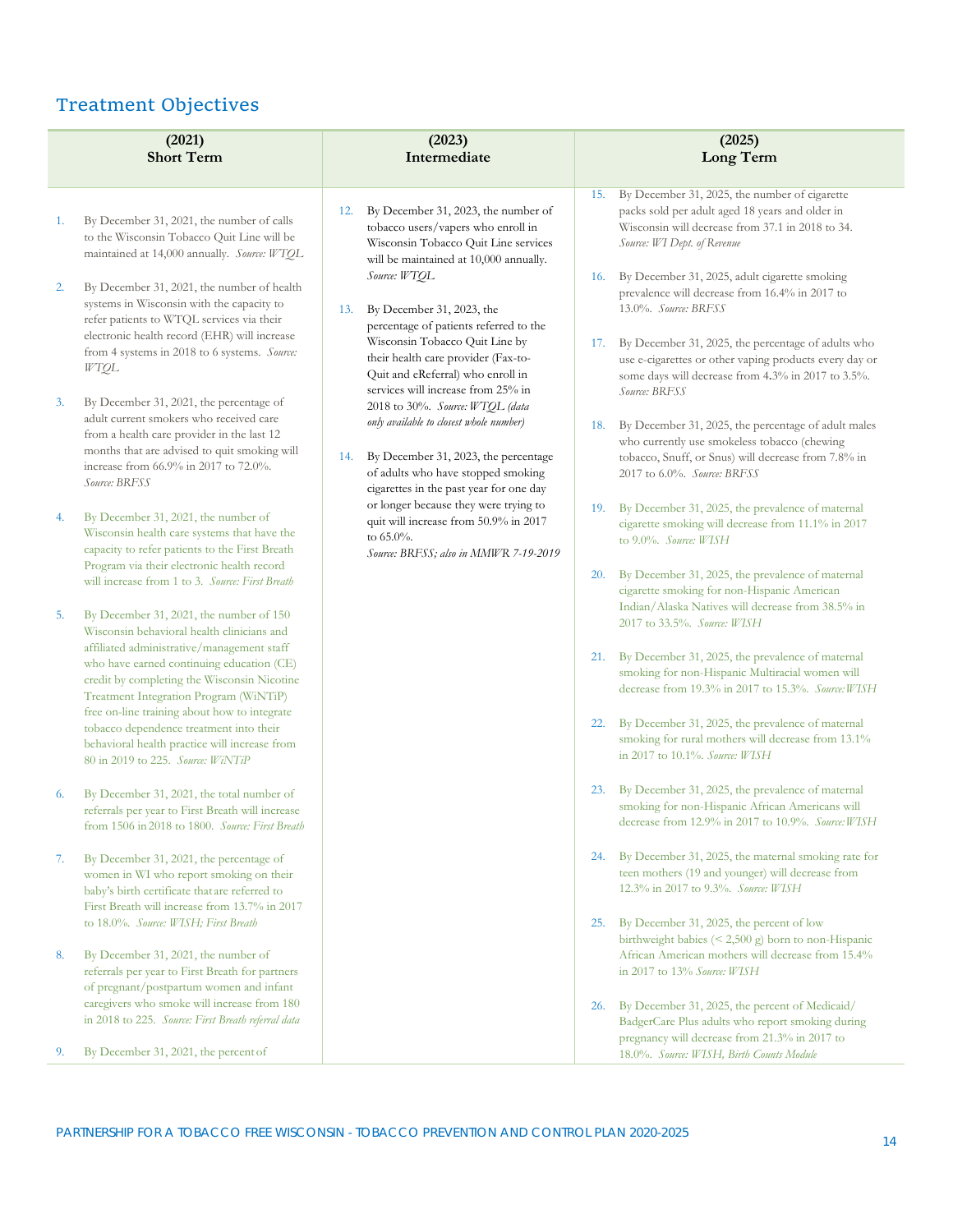|     | behavioral health treatment programs that<br>assess patient tobacco use that provide<br>cessation medications to patients who use<br>tobacco will increase from 62% in 2014 to<br>70%. Source: WiNTiP Statewide Survey of | 27.        | By December 31, 2025, the percent of pregnant<br>women living with a smoker will decrease from 14.1%<br>in 2017 to 11.0%. Source: WISH, Birth Counts Module                            |
|-----|---------------------------------------------------------------------------------------------------------------------------------------------------------------------------------------------------------------------------|------------|----------------------------------------------------------------------------------------------------------------------------------------------------------------------------------------|
|     | Tobacco Integration (data only available to closest<br>whole number)                                                                                                                                                      | 28.        | By December 31, 2025, the percent of pregnant<br>women who quit smoking cigarettes during their first<br>or second trimester will increase from 20.8% in 2017                          |
| 10. | By December 31, 2021, increase the number<br>of pregnant non-Hispanic African American<br>smokers referred to First Breath from 276 in                                                                                    |            | to 24.0%. Source: WISH, Birth Counts Module                                                                                                                                            |
|     | 2018 to 300. Source: First Breath                                                                                                                                                                                         | 29.        | By December 31, 2025, the incidence of lung cancer<br>in African Americans will decrease from<br>92.8/100,000 in 2009-2013 to 80/100,000. Source:<br>Wisconsin Cancer Reporting System |
| 11. | By December 31, 2021, increase the number of                                                                                                                                                                              |            |                                                                                                                                                                                        |
|     | pregnant non-Hispanic American<br>Indian/Alaska Native smokers of commercial<br>tobacco referred to First Breath from 48 in<br>2018 to 55. Source: First Breath                                                           | 30.        | By December 31, 2025, the adult non-Hispanic<br>African American cigarette smoking prevalence will<br>decrease from 28.2% in 2013-2017 to 23.0%. Source:<br><b>BRFSS</b>               |
|     |                                                                                                                                                                                                                           | 31.        | By December 31, 2025, the adult non-Hispanic<br>American Indian/Alaska Native cigarette smoking<br>prevalence will decrease from 36.9% in 2013-2017<br>to 32.0%. Source: BRFSS         |
|     |                                                                                                                                                                                                                           | 32.        | By December 31, 2025, the LGB+ adult cigarette<br>smoking prevalence will decrease from 25.7% from<br>2013-2017 to 21.0%. Source: BRFSS                                                |
|     |                                                                                                                                                                                                                           | <b>33.</b> | By December 31, 2025, the prevalence of adults who<br>earn less than \$25,000 annually who smoke cigarettes<br>will decrease from 28.5% in 2017 to 24.0%. Source:<br><b>BRFSS</b>      |
|     |                                                                                                                                                                                                                           | 34.        | By December 31, 2025, the smoking prevalence for<br>adults with four or more ACEs will decrease from<br>31.9% in 2017 to 26.9%. Source: BRFSS                                          |
|     |                                                                                                                                                                                                                           | 35.        | By December 31, 2025, the rural adult smoking<br>prevalence will decrease from 20.7% in 2017 to 12.0%.<br>Source: BRFSS                                                                |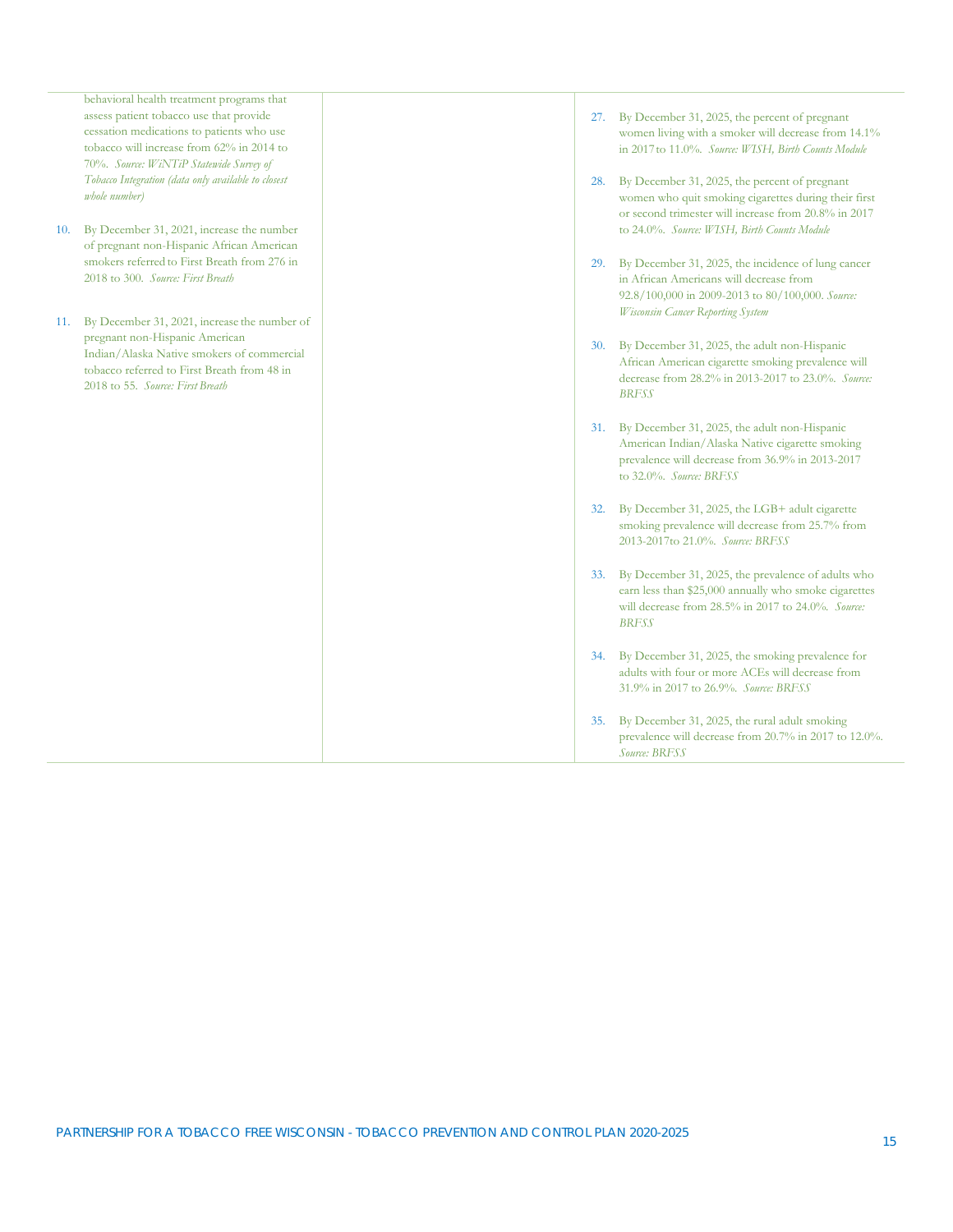#### Using This Plan

There are several ways you can use this Plan as a reference, action planning, advocacy and evaluation tool. Here are some ideas for use, some of which came directly from responses to the stakeholder preplanning survey<sup>1</sup>:

#### **Action Planning**

- Adapt short, intermediate and long term goals from the state plan for your community
- Link with community health improvement and/or workforce development plans
- Integrate into scope of work and work plans for those organizations that Tobacco Prevention and Control Program funds
- As a roadmap for those who work with populations that are disparately affected by tobacco
- A mechanism to address emerging issues over the 2020-2025 period

#### **Education and Advocacy**

- Support for calls for action and/or advocacy
- Policy maker education on local, state and national levels
- To communicate a common vision for a tobacco free future in Wisconsin

#### **Evaluation and Monitoring**

- Program management reporting
- Performance management reporting

#### **Reference**

- As reference for media outlets and for advocates to interact with media
- To support applications or appeals for funding or other resource support to strengthen sustainability and or new initiatives
- Staff training, development and orientation

#### Relationship to Other Tobacco Prevention and Control Planning Efforts

Other tobacco control-related planning activities are ongoing in Wisconsin. Every effort has been made to align and coordinate this Plan with others as timing and scope limitations allowed. Some of the relevant complementary efforts include:

- 1. *Healthiest Wisconsin 20202* (Wisconsin's state health plan)
- 2. Healthy Wisconsin<sup>3</sup> (Healthy Wisconsin is a comprehensive, community-focused resource designed to help people from all walks of life understand and improve Wisconsin's health.)
- 3. Sustaining States (Wisconsin tobacco control sustainability planning efforts)
- 4. The Wisconsin Tobacco Prevention and Control Program has ongoing communications, evaluation, and training and technical assistance plans.
- 5. Partnership for a Tobacco Free Wisconsin4 long range planning which focuses on organizational membership, outreach, priorities, communications, etc.

 $\overline{a}$ 

<sup>1</sup> See Page 17, *Plan Development Process*

<sup>2</sup> https://www.dhs.wisconsin.gov/hw2020/index.htm

<sup>3</sup> https://healthy.wisconsin.gov/

PARTNERSHIP FOR A TOBACCO FREE WISCONSIN - TOBACCO PREVENTION AND CONTROL PLAN 2020-2025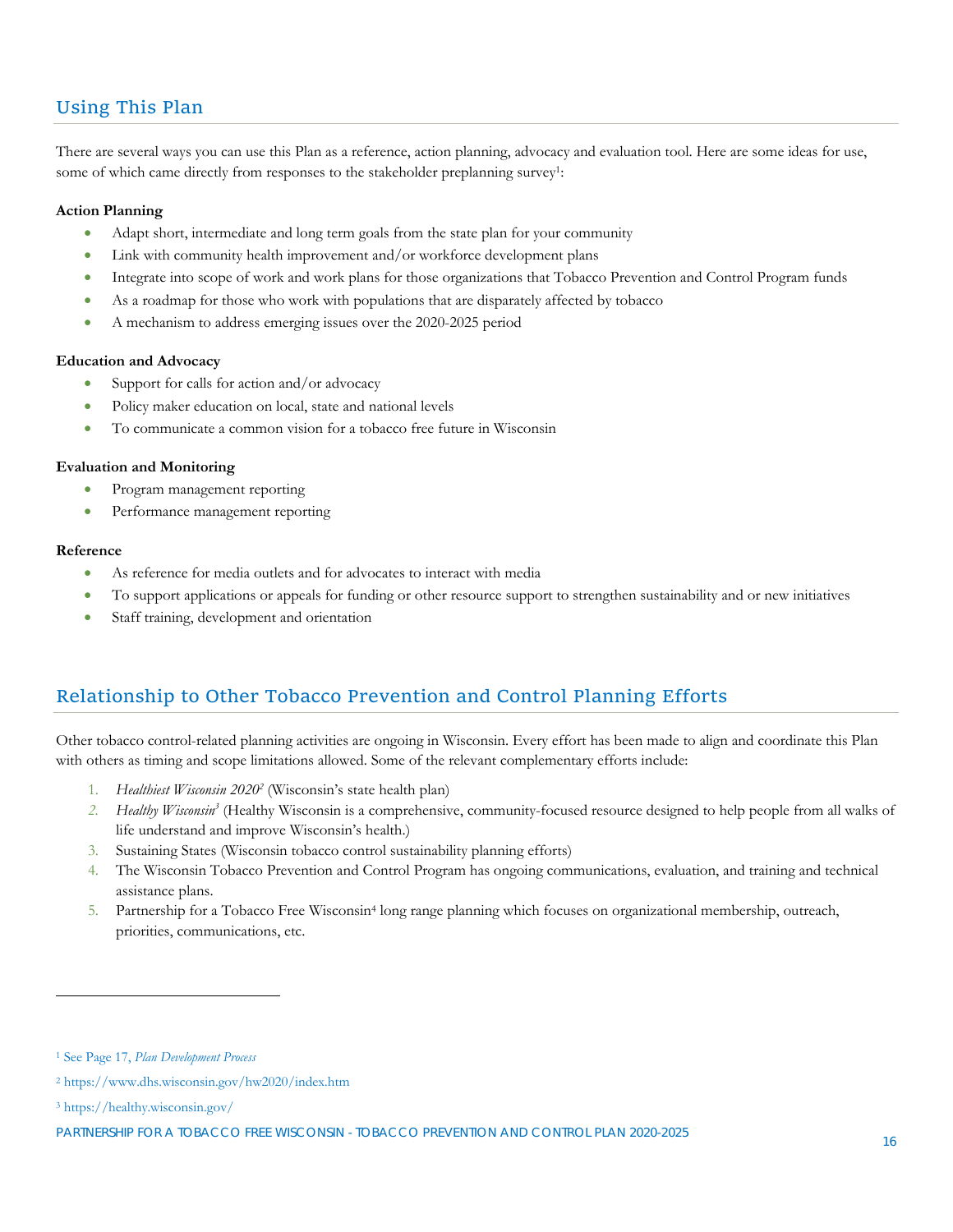#### Acknowledgement of Preemption in Wisconsin

Preemption refers to areas of tobacco prevention and control policy where local law cannot conflict with or be stronger than state law. The tobacco industry pursues preemption in state statute and through legal challenge because the strongest tobacco prevention and control policies typically pass at the local level first before building power to pass at the state level. Without local action to adopt strong, comprehensive best-practice public health policies, it is less likely that best practice tobacco prevention and control policy will pass at the state level.

In Wisconsin, state statute preempts local action in areas of tobacco taxation, age restrictions, youth access (product placement, flavorings, and point of sale advertising), and smoke-free outdoor spaces in businesses (stronger than the statewide law for patios of bars and restaurants, for example). Advocates in other states have decided to pursue repeal of preemption to open opportunities for strong tobacco prevention and control policy at the local level. As of the date of publication of this Plan, Wisconsin advocates have not had these discussions. Any locality pursuing a policy that is expressly preempted in state statute or through interpretation of the 1996 Wisconsin Court of Appeals U.S. Oil Inc. v. Fond du Lac decision risks legal challenge from the tobacco industry and its allies. Areas allowed to advance tobacco-related policy include: clean indoor air in all workplaces (adding vaping, e-cigarettes, and marijuana), clean indoor air in government-run facilities (including behavioral health and prisons), tobacco-free public lands (parks, beaches, trails, etc.), and zoning restrictions on retailers.

#### Plan Development Process

In late 2018 and early 2019, Darcie Warren, Coordinator of the Partnership for a Tobacco Free Wisconsin, and Vicki Huntington and Tana Feiner of the Wisconsin Tobacco Prevention and Control Program met to discuss potential approaches to development of a new five-year plan. In January 2019, Gray Horse Strategies, a private consulting firm, was retained to serve as an external facilitator for the process.

The CDC does not tell states *how* to develop a statewide tobacco plan. The process used for the current *Wisconsin Tobacco Prevention &*  Control State Plan 2014-2020<sup>5</sup>, was reviewed as preplanning began. Some elements of that process were retained (in person meetings, focus area work group structure) and some changes were made, including but not limited to:

- A *preplanning stakeholder survey* focused on emerging issues, shared vision, and past and future state plan use in practice results informed early core team deliberations
- Written plan design that maximizes use in practice
- Use of a core planning team and expanded online review process to make efficient use of in-person planning time

After a timeline was developed, Darcie Warren issued invitations to individuals to serve on the core planning team based on expertise, sector, geographic and program focus area representation. Representatives on the planning team served as co-leads of the four focus area



workgroups: Disparities, Prevention, Secondhand Smoke and Treatment.

Core planning team members held four meetings – on March 15, April 11, May 10, 2019 and September 17, 2019 – and two teleconferences on June 10, 2019 and August 23, 2019. The first meeting allowed the group to review the results of the preplanning survey, finalize the planning approach and draft a collective 2025 vision for the Wisconsin tobacco movement. The second resulted in refinement of the vision and drafting of overarching goals to achieve the vision, along with a review of early discussions of the four focus area groups. Meeting three allowed the team to discuss and refine draft objectives from the focus area groups and finalize a plan for drafting and disseminating a written plan for review. The purpose of the June 10 teleconference was to respond to an early draft of the plan and finalize an

<sup>4</sup> https://www.tobaccofreewisconsin.org

PARTNERSHIP FOR A TOBACCO FREE WISCONSIN - TOBACCO PREVENTION AND CONTROL PLAN 2020-2025 5 https://tobwis.org/resources/view/186/2014-2020\_Wisconsin\_Tobacco\_Prevention\_and\_Control\_State\_Plan.pdf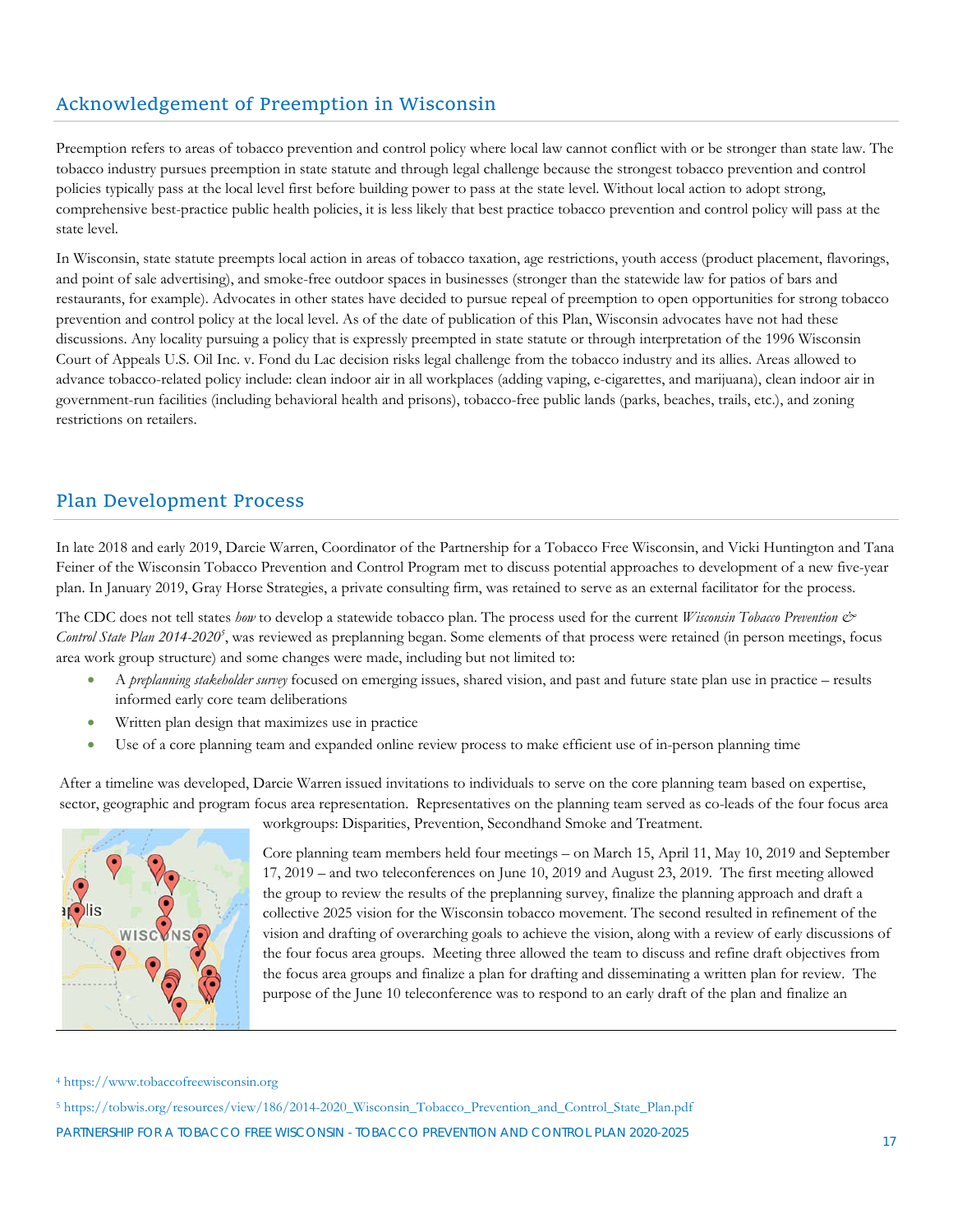approach to soliciting and analyzing stakeholder feedback: feedback from partner review of the draft Plan was central to the August 23 call. The final meeting was focused on a final Plan review and determining next steps for dissemination and implementation planning. Forty persons from around Wisconsin (from over 100 invited) responded to an online questionnaire for the August Plan draft review. The map to the left illustrates respondent location by zip code.

#### Ongoing Monitoring and Reporting

A review, monitoring and reporting process was drafted as the work of the core planning group concluded. This Plan and subsequent progress updates will be available on the Partnership for a Tobacco Free Wisconsin's website (https://www.tobaccofreewisconsin.org).

#### Glossary of Selected Terms & Acronyms

**ACS** – American Cancer Society

**AHA** – American Heart Association

**ALA** – American Lung Association

**Best Practices** – Strategies or interventions that have demonstrated effective outcomes

**BRFSS** – Behavioral Risk Factor Surveillance System

**CDC** – Centers for Disease Control & Prevention

**CTFK, TFK or Campaign** – Abbreviations for Campaign for Tobacco-Free Kids

**DPH** – Wisconsin Division of Public Health

**DOR** – Wisconsin Department of Revenue

**ENDS –** Electronic Nicotine Delivery Systems

**FACT** – Wisconsin's youth-driven statewide tobacco prevention program

**First Breath** – A free, statewide program that helps pregnant women, new moms, and their families quit smoking offered by the Wisconsin Women's Health Foundation.

**GLITC** – Great Lakes Inter-Tribal Council

 $\overline{a}$ 

**Goals** – In this planning process, goals were defined as the major things that need to be accomplished if the collective vision is to be achieved.

**Health Disparity** – "…a specific kind of difference, namely worse health among socially disadvantaged people and in particular, members of disadvantaged racial/ethnic groups and economically disadvantaged people with any racial/ethnic groups."6

**HUD** – US Department of Housing and Urban Development

**JFC** – Joint Finance Committee or Committee on Joint Finance

**LGBTQ** – Lesbian, gay, bisexual, transgender and queer or questioning

PARTNERSHIP FOR A TOBACCO FREE WISCONSIN - TOBACCO PREVENTION AND CONTROL PLAN 2020-2025

<sup>6</sup> https://journals.sagepub.com/doi/pdf/10.1177/00333549141291S203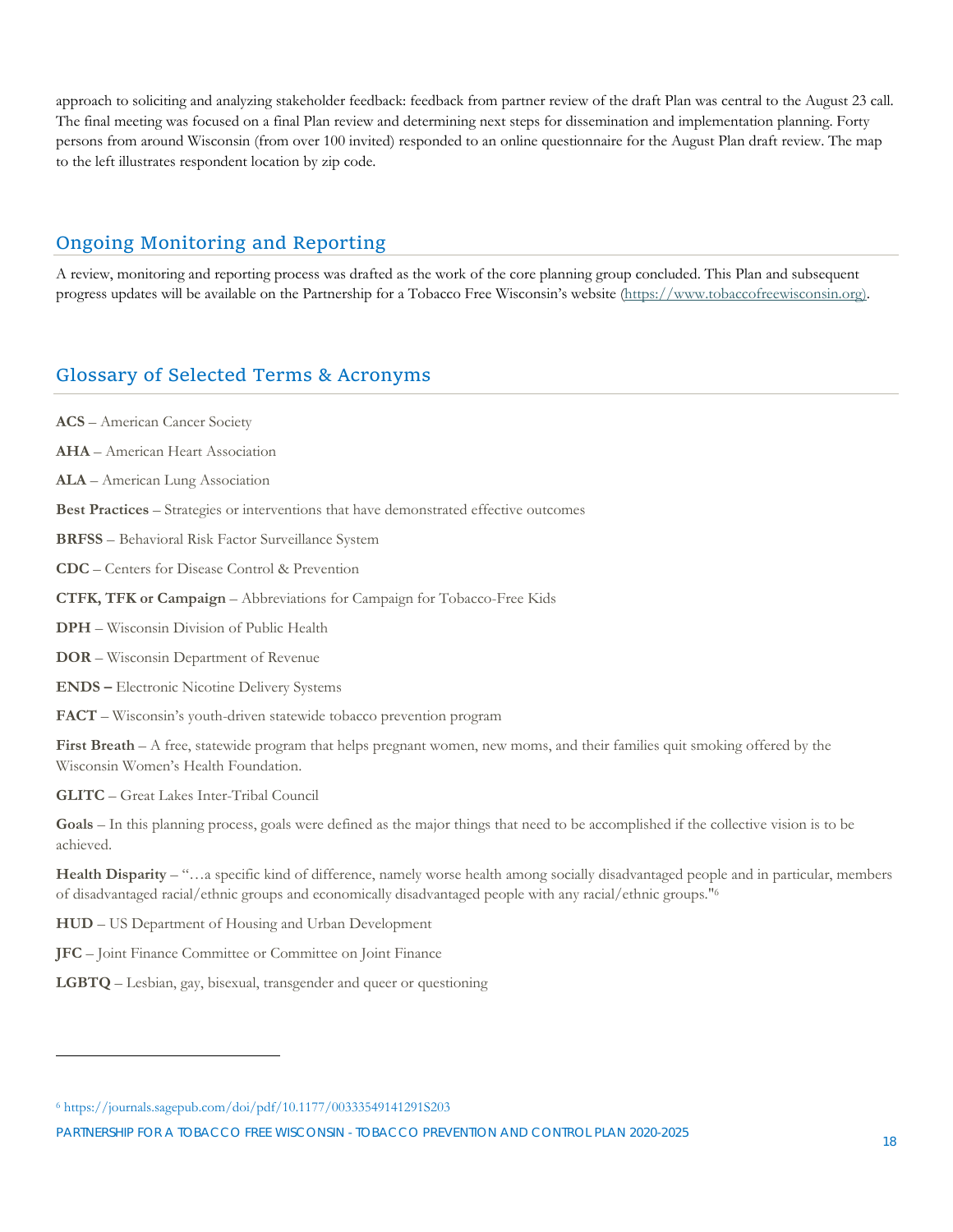**Objectives7** – Targets for achievement through interventions. Objectives are time limited and measurable in all cases. Various levels of objectives for an intervention include outcome, impact, and process objectives.

**Outcome Objective – These objectives specify the intended effect of an intervention in a population.<sup>8</sup>** 

Process Objective – Objectives that describe planned activities, services or strategies.<sup>9</sup>

**Spark** – Wisconsin's tobacco-free campus initiative

**Synar Regulation** – Federal regulation enacted in 1992 that focuses on decreasing youth access to tobacco products

**Tobaccotalk** – Email group for Wisconsin news and discussion

**TPCP** – Wisconsin Tobacco Prevention and Control Program

**Vision** – In this planning process, vision was defined as a narrative *description* of where we want the Wisconsin tobacco control movement to be by 2025.

**Wins** – Wisconsin Wins

**WISH** – Wisconsin Interactive Statistics on Health

- **WiNTiP** Wisconsin Nicotine Treatment Integration Project
- **WNATN**  Wisconsin Native American Tobacco Network
- **WTQL**  Wisconsin Tobacco Quit Line
- **YRBS**  Youth Risk Behavior Surveillance System
- **YTS** Youth Tobacco Survey

 $\overline{a}$ 

**UW - CTRI** – University of Wisconsin Center for Tobacco Research and Intervention

<sup>7</sup> Turnock, B.J. Public Health: What It Is and How It Works. 4th ed. Sudbury, MA: Jones and Bartlett; 2009. This definition is used by the Public Health Accreditation Board.

<sup>8</sup> Adapted from https://www.cdc.gov/std/Program/pupestd/Developing%20Program%20Goals%20and%20Objectives.pdf

<sup>9</sup> Adapted from https://www.cdc.gov/std/Program/pupestd/Developing%20Program%20Goals%20and%20Objectives.pdf

PARTNERSHIP FOR A TOBACCO FREE WISCONSIN - TOBACCO PREVENTION AND CONTROL PLAN 2020-2025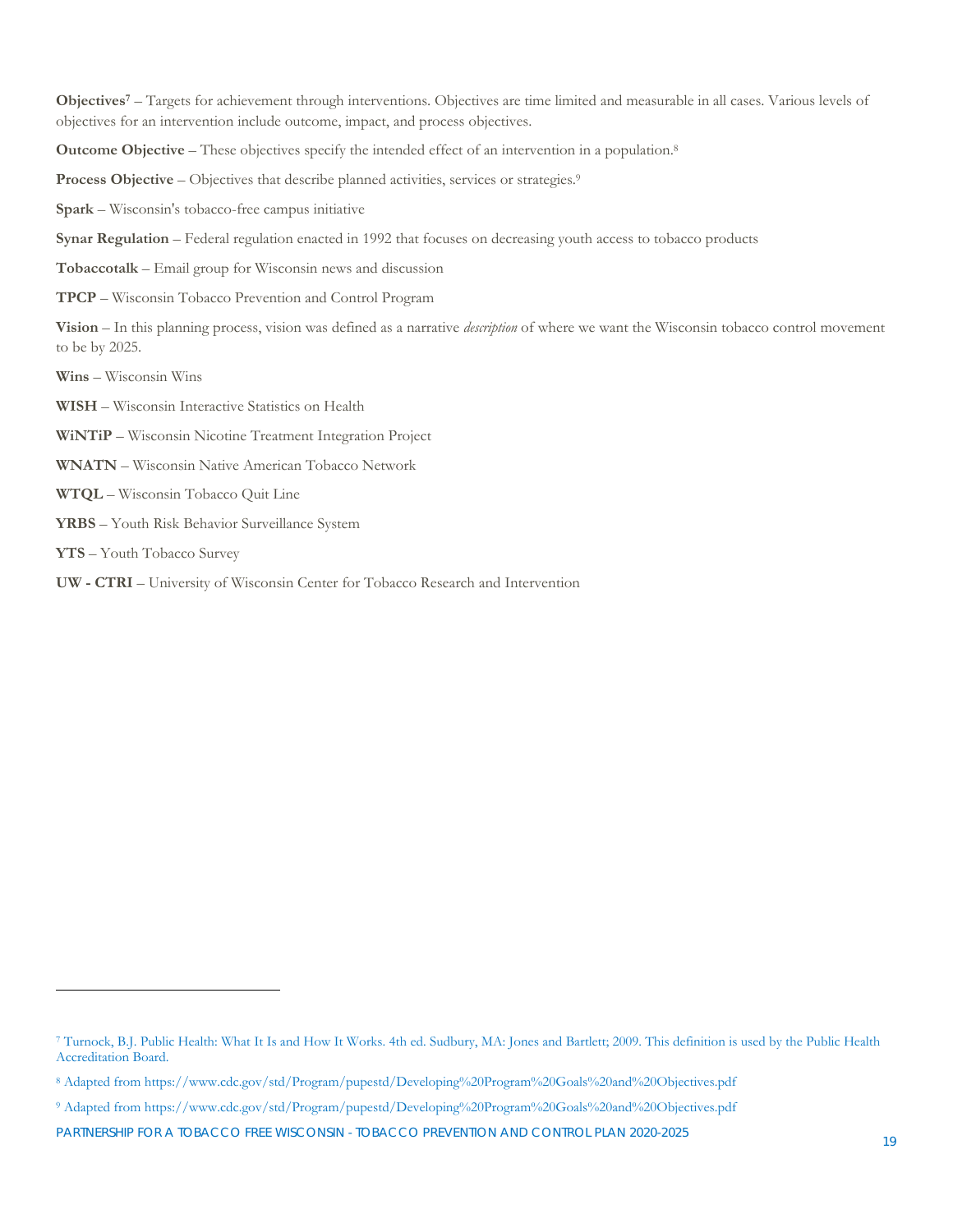#### Appendix 1: Disparities‐Related Objectives by Focus Area

#### PREVENTION

By March 31, 2023, a statewide law restricting the sale of flavored (including menthol) tobacco products will be passed. *Source: Policy Coordinator*

By December 31, 2025, the prevalence of current tobacco use among non-Hispanic African-American high school youth will decrease from 15.9%, 95% CI [10.0%, 21.8%] in 2014-2018 to \_\_\_\_%. *Source: YTS*

By December 31, 2025, the prevalence of current tobacco use among Hispanic/Latino high school youth will decrease from 17.5%, 95% CI [11.0%, 23.9%] in 2014-2018 to 10.4%. *Source YTS*

By December 31, 2025, the prevalence of current tobacco use among Asian high school youth will decrease from X.X\*% in 2016-2018 to X.X%. *Source: YTS \*Data from 2016-2018 has been suppressed to protect confidential data due to low sample size and large 95% CI.* 

By December 31, 2025, the prevalence of current cigarette use among LGBT high school youth will decrease from 17.3% in 2017 to 14%. *Source: YRBS*

By December 31, 2025, the prevalence of current tobacco use among 18-24 year olds will decrease from 12.6% in 2017 to 10.1%. *Source: BRFSS* 

By December 31, 2025, the prevalence of menthol cigarette use among high school current smokers will decrease from 62.1% in 2018 to 49.7%. *Source: YTS*

By December 31, 2025, the percentage of middle school students who report having had an episode of asthma or an asthma attack during the past 12 months will decrease from middle school 5% in 2018 to 4%. *Source: YTS*

By December 31, 2025, the percentage of high school students who report having had an episode of asthma or an asthma attack during the past 12 months will decrease from 5.4% in 2018 to 4.3%. *Source: YTS*

#### SECONDHAND SMOKE

By December 31, 2021, one smoke-free policy will pass in tribal housing on the land of Wisconsin's eleven tribes. *Source: WNATN/ GLITC*

By December 31, 2023, 80.0% of postpartum women who received First Breath services will report maintaining a smoke-free home at 1 year postpartum. *Source: First Breath*

By December 31, 2023, the percent of individuals who enroll in the WTQL and are public housing residents will increase from 63.0% in 2019 to 65.0%. *Source: WTQL Data Report*

By December 31, 2025, the adult non-Hispanic African American cigarette smoking prevalence will decrease from 28.0% in 2013-2017 to 23.0%. *Source: BRFSS*

By December 31, 2025, the adult non-Hispanic American Indian/Alaska Native cigarette smoking prevalence will decrease from 37.0% in 2013-2017 to 32.0%. *Source: BRFSS*

By December 31, 2025, the LGB+ adult cigarette smoking prevalence will decrease from 26.0% in 2017 to 21.0%. *Source: BRFSS*

By December 31, 2025, the prevalence of adults who earn less than \$25,000 annually who smoke cigarettes will decrease from 29.0% in 2017 to 24.0%. *Source: BRFSS*

By December 31, 2025, the prevalence of maternal cigarette smoking will decrease from 11.0% in 2017 to 9.0%. *Source: WISH*

By December 31, 2025, the prevalence of cigarette smoking for adults with four or more ACEs will decrease from 31.9% in 2017 to 26.9%. *Source: BRFSS*

By December 31, 2025, the prevalence of pregnant smokers living in a home with other smokers that report exposure to secondhand smoke at home will decrease from 53.8% in 2017 to 48.0%. *Source: First Breath*

PARTNERSHIP FOR A TOBACCO FREE WISCONSIN - TOBACCO PREVENTION AND CONTROL PLAN 2020-2025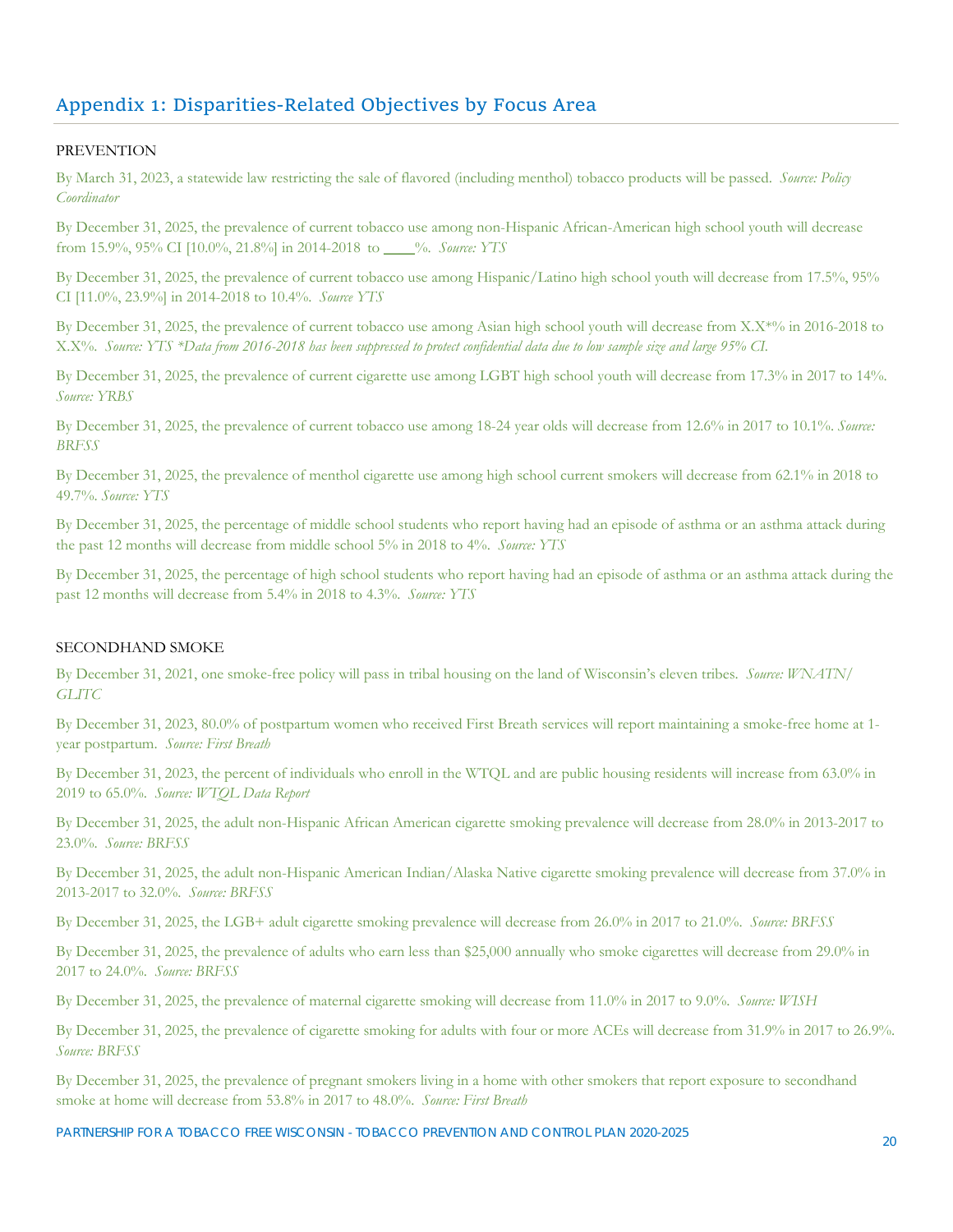By December 31, 2025, the percentage of adults with diagnosed depression that report exposure to secondhand smoke at home will decrease from 20.4% in 2017 to 15.4%. *Source: BRFSS*

By December 31, 2025, the percentage of adults with frequent mental health distress that report exposure to secondhand smoke at home will decrease from 21.9% in 2017 to 16.9%. *Source: BRFSS*

By December 31, 2025, the percentage of adults with diagnosed depression that report exposure to secondhand smoke in **vehicles** will decrease from 28.0% in 2017 to 25.0%. *Source: BRFSS*

By December 31, 2025, the percentage of adults with frequent mental health distress that report exposure to secondhand smoke in **vehicles** will decrease from 34.0% in 2017 to 29.0%. *Source: BRFSS*

#### **TREATMENT**

Wisconsin health care systems that have the capacity to refer patients to the First Breath Program via their electronic health record will increase from 1 to 3. *Source: First Breath*

By December 31, 2021, the number of 150 Wisconsin behavioral health clinicians and affiliated administrative/management staff who have earned continuing education (CE) credit by completing the Wisconsin Nicotine Treatment Integration Program (WiNTiP) free on-line training about how to integrate tobacco dependence treatment into their behavioral health practice will increase from 80 in 2019 to 225. *Source: WiNTiP*

By December 31, 2021, the total number of referrals per year to First Breath will increase from 1506 in 2018 to 1800. *Source: First Breath*

By December 31, 2021, the percentage of women in WI who report smoking on their baby's birth certificate that are referred to First Breath will increase from 13.7% in 2017 to 18.0%.*Source: WISH; First Breath*

By December 31, 2021, the number of referrals per year to First Breath for partners of pregnant/postpartum women and infant caregivers who smoke will increase from 180 in 2018 to 225.*Source: First Breath referral data*

By December 31, 2021, the percent of behavioral health treatment programs that assess patient tobacco use that provide cessation medications to patients who use tobacco will increase from 62% in 2014 to 70%.*Source: WiNTiP Statewide Survey of Tobacco Integration*

By December 31, 2021, increase the number of pregnant non-Hispanic African American smokers referred to First Breath from 276 in 2018 to 300. *Source: First Breath*

By December 31, 2021, increase the number of pregnant non-Hispanic American Indian/Alaska Native smokers of commercial tobacco referred to First Breath from 48 in 2018 to 55. *Source: First Breath*

By December 31, 2025, the prevalence of maternal cigarette smoking will decrease from 11.0% in 2017 to 9.0%. *Source: WISH*

By December 31, 2025, the prevalence of maternal cigarette smoking for Non-Hispanic American Indian/Alaska Natives will decrease from 38.5% in 2017 to 33.5%. *Source: WISH*

By December 31, 2025, the prevalence of maternal smoking for non-Hispanic Multiracial women will decrease from 19.3% in 2017 to 15.3%. *Source: WISH*

By December 31, 2025, the prevalence of maternal smoking for rural mothers will decrease from 13.1% in 2017 to 10.1%. *Source: WISH*

By December 31, 2025, the prevalence of maternal smoking for non-Hispanic African Americans will decrease from 12.9% in 2017 to 10.9%. *Source: WISH*

By December 31, 2025, the maternal smoking rate for teen mothers (19 and younger) will decrease from 12.3% in 2017 to 9.3%. *Source: WISH*

By December 31, 2025, the percent of low birthweight babies (< 2,500 g) born to non-Hispanic African American mothers will decrease from 15.4% in 2017 to 13%. *Source: WISH*

By December 31, 2025, the percent of Medicaid/ BadgerCare Plus adults who report smoking during pregnancy will decrease from 21.0% in 2017 to 18.0%. *Source: WISH, Birth Counts Module*

PARTNERSHIP FOR A TOBACCO FREE WISCONSIN - TOBACCO PREVENTION AND CONTROL PLAN 2020-2025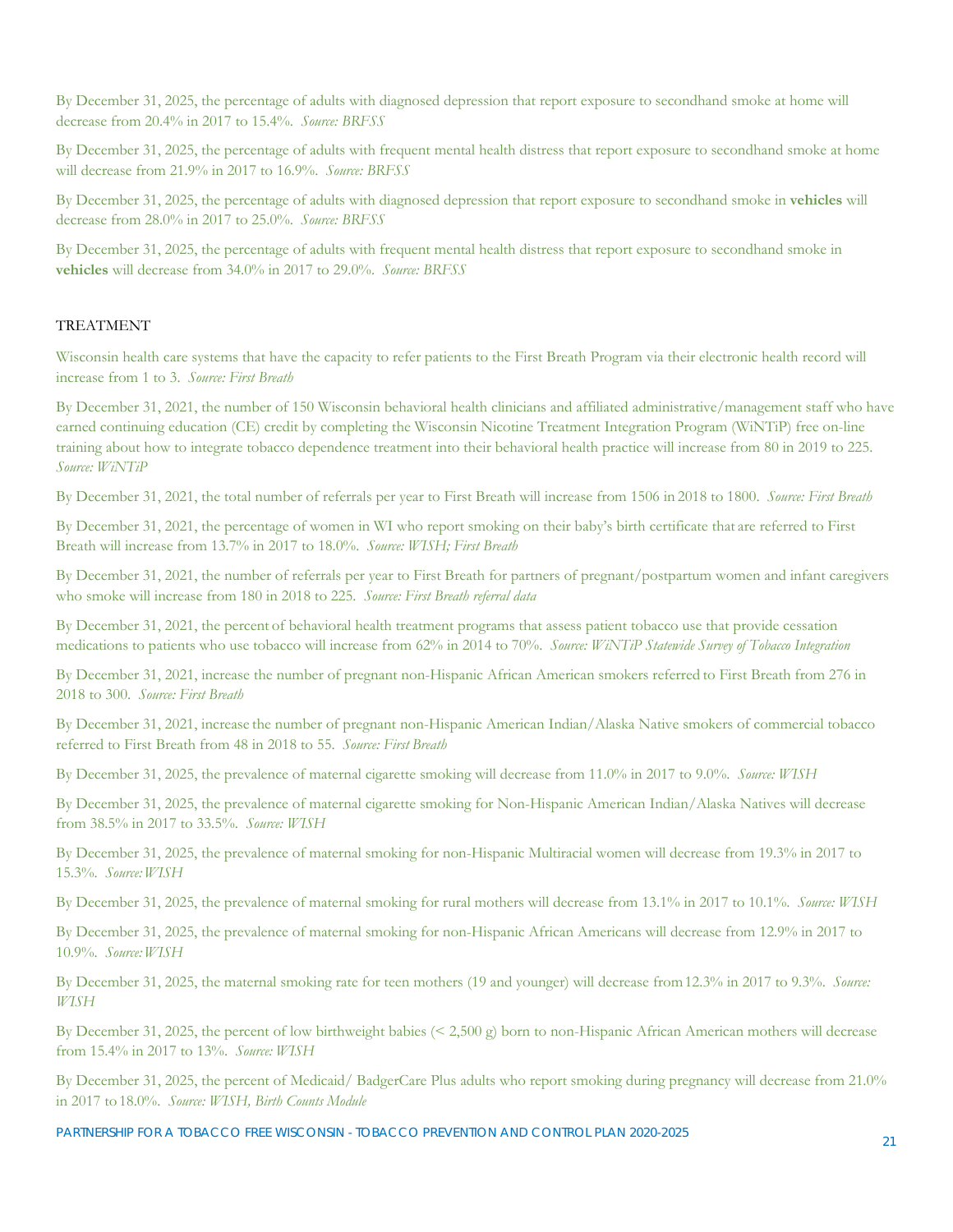By December 31, 2025, the percent of pregnant women living with a smoker will decrease from 14.0% in 2017 to 11.0%. *Source: WISH, Birth Counts Module*

By December 31, 2025, the percent of pregnant women who quit smoking cigarettes during their first or second trimester will increase from 20.8% in 2017 to 24.0%. *Source: WISH, Birth Counts Module*

By December 31, 2025, the incidence of lung cancer in African Americans will decrease from 92.8/100,000 in 2009-2013 to 80/100,000. *Source: Wisconsin Cancer Reporting System*

By December 31, 2025, the adult non-Hispanic African American cigarette smoking prevalence will decrease from 28.0% in 2013-2017 to 23.0%. *Source: BRFSS*

By December 31, 2025, the adult non-Hispanic American Indian/Alaska Native cigarette smoking prevalence will decrease from 37.0% in 2013-2017 to 32.0%. *Source: BRFSS*

By December 31, 2025, the LGB+ adult cigarette smoking prevalence will decrease from 26.0% in 2017 to 21.0%. *Source: BRFSS*

By December 31, 2025, the prevalence of adults who earn less than \$25,000 annually who smoke cigarettes will decrease from 29.0% in 2017 to 24.0%*. Source: BRFSS*

By December 31, 2025, the smoking prevalence for adults with four or more ACEs will decrease from 31.9% in 2017 to 26.9%. *Source: BRFSS*

By December 31, 2025, the rural adult smoking prevalence will decrease from 18.1% in 2018 to 12%. *Source: BRFSS*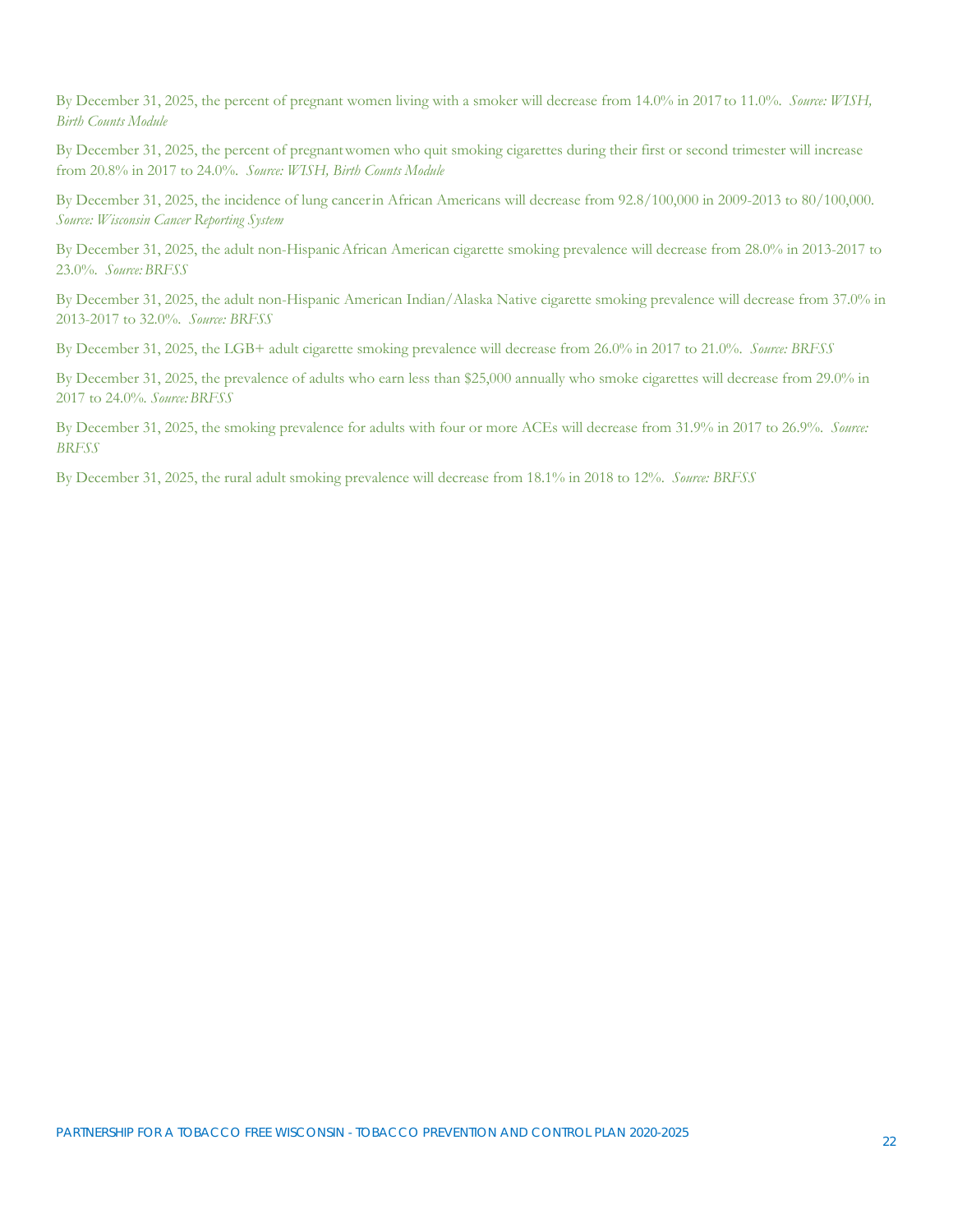#### **Important Note**

The initial planning efforts reflected in this document were focused on outcome objectives. While limited resources and time didn't allow finalization of implementation and process planning, a variety of ideas were generated. These ideas are in *various formats and stages of development* but are included here as a *springboard for discussion* in upcoming months.

#### **DISPARITIES**

- 1. Develop a plan for state and external funding to support the execution of the tobacco disparities and health equity objectives.
- 2. Establish the mission, vision, plan and structure for an expanded statewide tobacco disparities/health equity work group.
- 3. Reflect health equity and address tobacco disparities at every level of the tobacco movement.
- 4. Develop and disseminate best practices for ensuring inclusion of racial and ethnic diversity at all levels of the tobacco movement (contractors, employees, volunteers, vendors, etc.)
- 5. Require annual health equity, disparities, and social determinants of health training as a capacity building requirement for all Wisconsin Tobacco Control employees, partners and contractors.
- 6. Develop a plan to address surveillance and data gaps that contribute to a lack of understanding of tobacco disparities.
- 7. Allocate \$700,000.00 annually to support operations that function to close the tobacco disparities gap.
- 8. Secure grants worth \$500,000.00 for a three-year period to support the implementation of tobacco disparities plan.
- 9. Disseminate the tobacco disparities/health equity mission, vision, logic model, and/or implementation plan to all participants of the tobacco movement.
- 10. Convene semi-annual meetings between tobacco disparities/health equity work group, American Cancer Society, American Heart Association, American Lung Association, and research partners to review and address proposed and current tobacco policies and initiatives impacting disparate populations.
- 11. Assess and identify opportunities to strengthen the infrastructure capacity within priority populations to address tobacco-related disparities.
- 12. Create a dashboard of indicators that regularly monitors progress towards addressing tobacco disparities and achieving health equity at all levels of the movement.
- 13. Implement 4 collaborative efforts to address tobacco-related disparities focusing on African Americans, Latinx, American Indian/Alaska Natives, and the LGBTQ+ community with community leaders, community members, community organizations, non-traditional partners, and businesses.
- 14. Collaborate with partners (including WI Office on Minority Health) to address at least 2 upstream determinants impacting tobacco disparities.
- 15. Assure that at least 6% of the total participants in the tobacco movement reflect the populations experiencing disproportionate tobacco-related disparities.
- 16. Achieve positive shifts in health indicators listed under strategic priorities.
- 17. Create an accountability structure to monitor the implementation and progress of the statewide tobacco disparity/health equity plan.
- 18. Develop and quarterly monitor a health equity/disparities pledge that is operationalized and embraced by all tobacco control movement partners.
- 19. Hold all tobacco control movement partners accountable for operating within the guiding principles of the aforementioned health equity/disparities pledge.
- 20. Integrate 3 evidence-based best practices to address tobacco-related disparities into statewide partner programs, including those addressing chronic disease prevention and health promotion
- 21. Achieve increased racial, ethnic, and sexual orientation diversity at all levels of the tobacco movement.
- 22. Implement and quarterly monitor evidence-based best practices to address tobacco-related disparities at every level of the tobacco movement.

#### PREVENTION

1. By December 31, 2021, a definition will be developed for what constitutes an "implemented tobacco-free policy" on a college campus. *Source: Spark.*

PARTNERSHIP FOR A TOBACCO FREE WISCONSIN - TOBACCO PREVENTION AND CONTROL PLAN 2020-2025